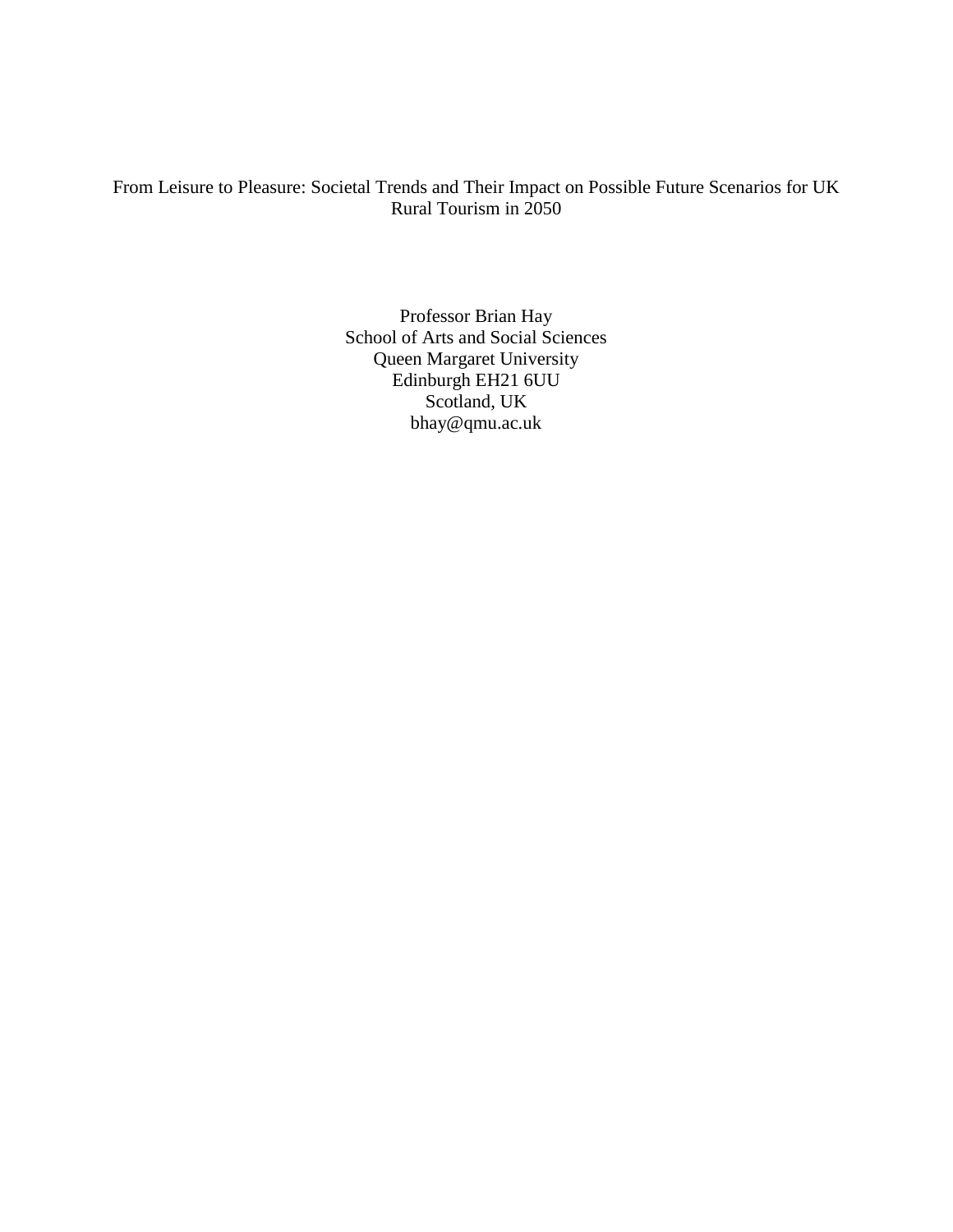#### **Abstract**

With the relative recent growth of rural tourism, there is a need to understand better both the long-term societal changes along with possible future advances in technology, to ensure that rural destinations are more aware of their consumer's future tourism expectations.

Existing future rural tourism studies tend to focus on the relatively short-term (in terms of future studies timescales) and often assume that the future will be a reflection/extension of today, and lack any understanding of how possible future scenarios options may influence the future development of rural tourism. The objectives of this study are 1: To explore the major social trends that are likely to influence the future of rural tourism in the UK by 2050, and 2: To examine two possible rural development scenarios resulting from such trends.

Through an exploration of both futures and tourism futures literature, a number of issues will be developed over two periods: the near and to some extent the known future scenario (next 10-20 years) and the far future scenario (20-40 years). The debate/discussion about these scenarios is framed within the context of both societal trends and future technology developments and their possible impacts on the rural tourism recreation experience. In terms of the future of rural tourism, there is likely to be a shift from functional leisure activities such as walking/hunting to experience/pleasure focused activities. We may also see the development of segregated/ protected/exclusive rural tourism areas that are only available to elite tourists who can afford to pay for the experience. For the great majority of tourists, driven by land use conflicts, labour and land shortages, they may expect to see an increase in the use of technology to deliver the future rural tourism experience, but this rural experience may be in an urban environment.

#### **Introduction**

Since the 1970's the Shell oil company has been the most high profile organisation to use scenario planning to help with its understanding of the future, but its origins can be traced back to its use by the USA military in the 1950's, through the work of the RAND corporation (Schwartz, 1999). The future has always fascinated us, and as Khannia & Khannia (2011) remind us, this area of study is only one hundred years old and started with Marinetti's (1909) pioneering study, but only became a serious topic for academic study with Toffler's 1970 book, 'Future Shock'. Futures studies are not about the projection of one definitive future, but rather about painting a picture of multiple outcomes based around possible alternative models. They are not about forecasting the future, and do not attempt to predict the future based on current trends. Over the past few decades future studies have moved away from single point absolute projections of definitive images of the future, towards the idea of scenario planning which uses complex multiple layers of social and technological drivers of change (Inayatullah, 2002) to develop not only possible, but more important feasible options. At its core future studies thinking is a process that helps to make more informed decisions by exploring options and choices. One developing method to think about the future is using scenario planning, which enables the development of a much broader understanding of the issues. Lindgren & Bandhold (2003) suggest there are four reasons for using scenario planning: 1. It reduces the infinite number of possible futures into a manageable number; 2. It encourages thinking outside known and comfortable parameters; 3. By telling stories and painting pictures it matches the way our brain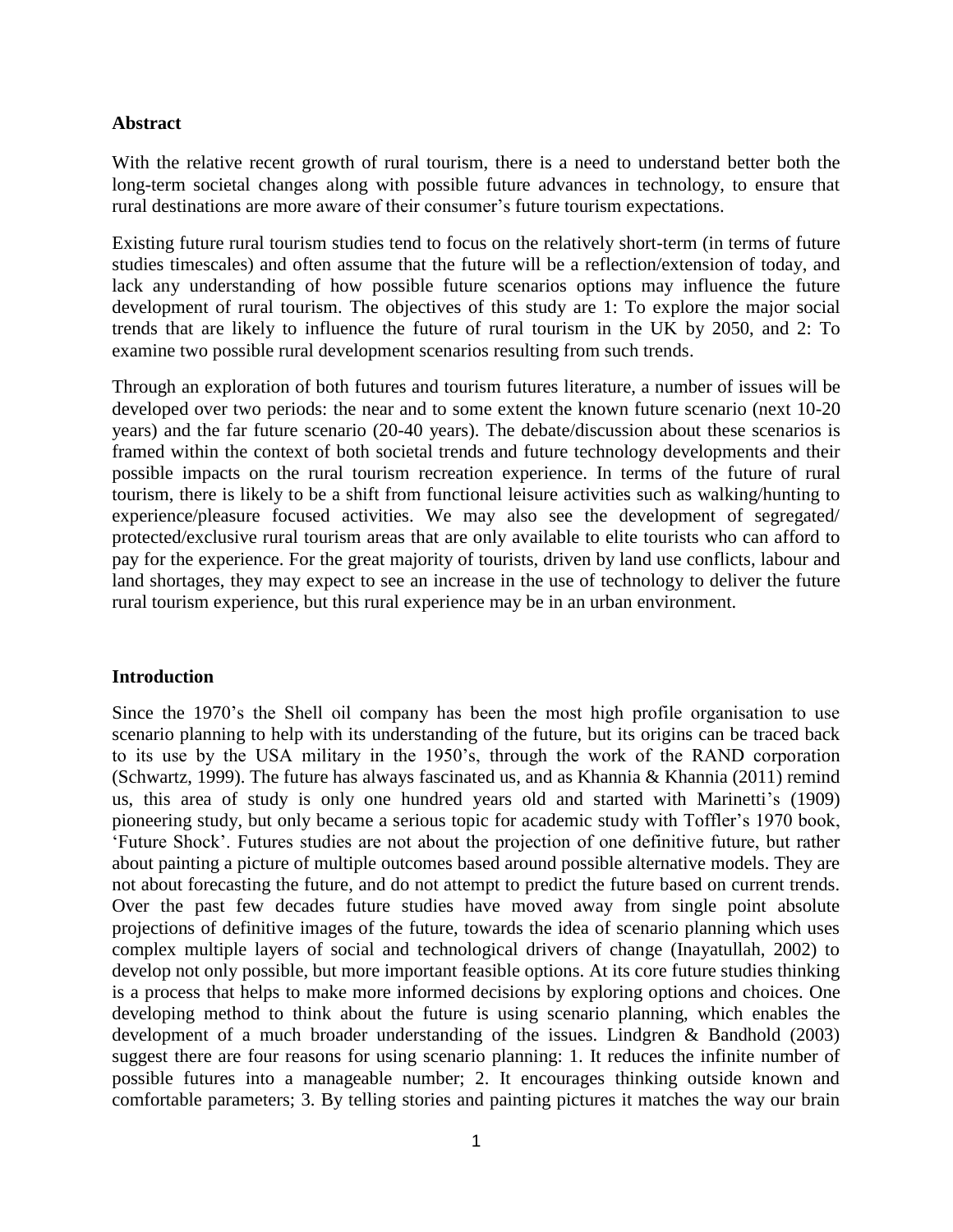works, so expanding our ability to process information; 4. It enables consideration of the unthinkable. They also suggest that for scenarios to be meaningful and helpful, they must not only be plausible, but also challenging by taking you outside your normal thinking framework.

Of note is the recent increase in research into the future of urban tourism facilities (Juergen, 2011; Lyons, 2011; Person, 2011; Warne, 2011). There has however been little research into the feasibility of possible futures scenarios from a rural tourism perspective. In order to understand better a possible future for rural tourism and given the increasing uncertainty and speed of change of many societal trends, two scenarios will be developed: a near future scenario and a far future scenario.

#### **A Short Overview of Rural Tourism in the UK**

The management of the countryside and rural areas for recreation purposes in the  $17<sup>th</sup>$  and  $18<sup>th</sup>$ century was limited to game conservation for the landed gentry (Towner, 1996) and as place for them to play. Travel at that time was slow and difficult, and where it did exist tended to be between towns, rather than to and from rural areas. However gradually, through such concepts as the 'grand tour', interest in rural tourism began to develop. By the  $19<sup>th</sup>$  century, this interest was stimulated by the growth of the urban middle classes, and the idealised images generated by Constable's painting, Wordsworth's poetry and Hardy's novels (Roberts & Hall, 2001). This combined with the development of the railways network and their low fares, encouraged the opening of the rural areas in the UK to tourism, as did the opening of Hydros and Spas (Durie, 2006). While the mass of the population had to wait until introduction of the 'Parliamentary train' with their penny a mile train in 1844 (Pimlott, 1947) to access the countryside, this enabled the working people of the new industrial age to visit the countryside and return home in one day – the start of the day trip market? This growing interest for rural tourism was also reflected in the increasing popularity of organisations such as the Youth Hostels Association, Cyclists Touring Club and Holiday Fellowships all with an emphasis on rural tourism or at least making use of the rural environment (Middleton, 2007). This time could also be described as a period of the collectivisation of tourism experiences, and is reflected by activities such as Wakes Weeks, Hop Picking holidays and the first purpose built holiday camps. This development of organised tourism in rural areas was also strengthened by the Holidays with Pay Act in 1938, and during the war with the evacuation of children from cities to the relative safety of rural areas. Although investment in tourism facilities was not a priority in the post-war reconstruction of the UK, the idea of a holiday by the seaside was still popular, and in order to meet this demand new holidays camps began to be developed. The 1930's notion of collective holidays and the enforced collectivisation required by the war, along with the increase in car ownership after the war (Pimlott, 1947), created a desire to get away from other people and lead to a shift towards individualism, and rural tourism was not exempt from this trend. This trend was reinforced by the development of national parks in England, the designation of country parks and the new motorway system. By the 1960's, self-catering accommodation, often in the form of caravan parks located in rural areas, opened the countryside to people who could otherwise not afford to visit. Interest in rural tourism was also encouraged by the growth of school adventure trips to the countryside, and the general growth of activity holidays over the rest of the  $20<sup>th</sup>$  century. In conclusion, from this short overview of the development of rural tourism in the UK, its growth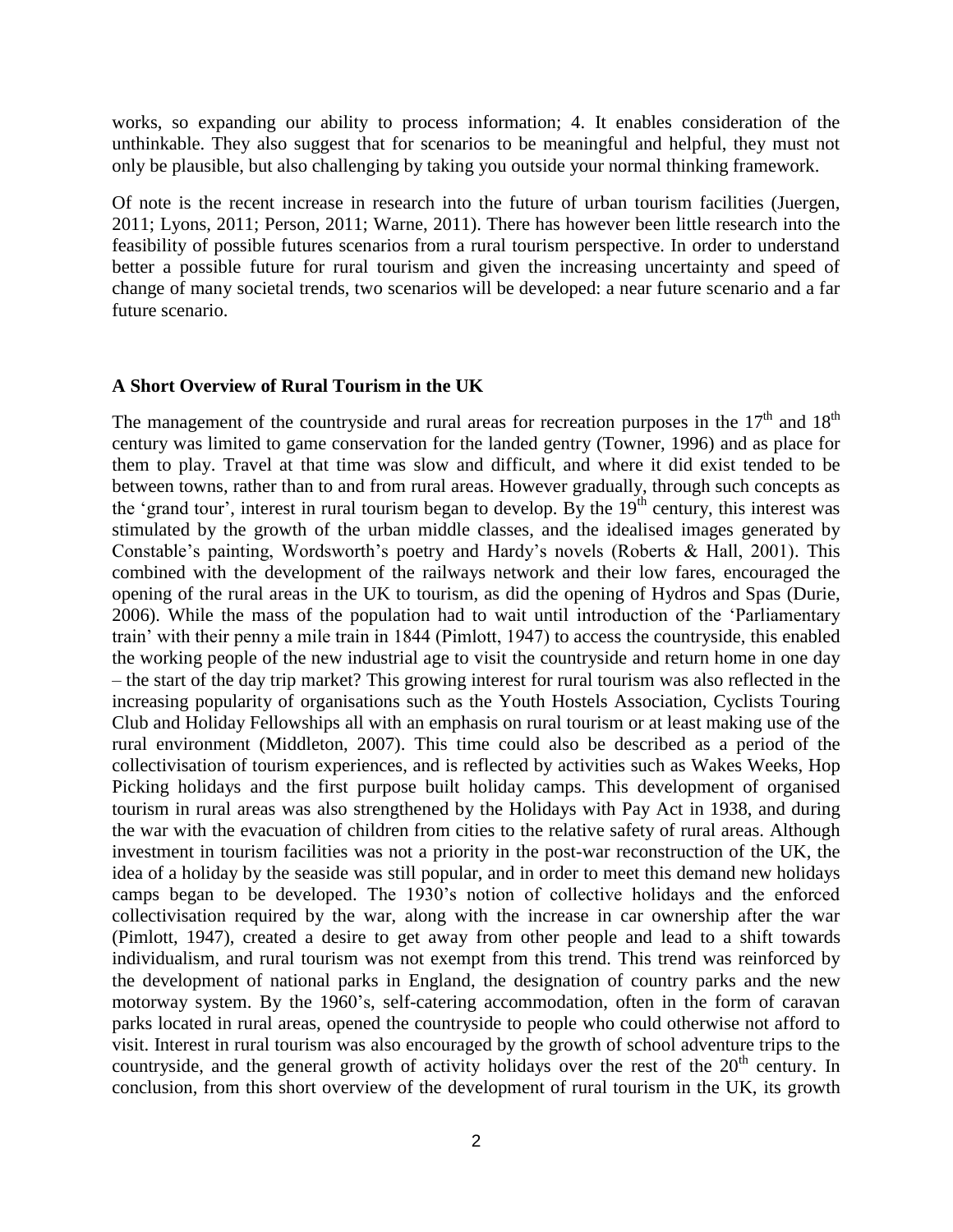was stimulated by societal and technology/transport trends and these two key issues will be explored in terms of the future of rural tourism.

Information on the size and scale of the rural tourism market in the UK is difficult to measure, and as Roberts and Hall (2001) have noted, in many countries it may account for between 10- 20% of all tourism activity. However, as there is no official definition of rural tourism, estimates can be unreliable, and this raises the question as to why no such definition exists? From government tourism statistics it can be estimated that just over 22m overnight and 430m day trips were made to villages/countryside in 2011 (tables 1,2,3), accounting for spending of £3,559m by overnight tourists and £11,856m by day visitors. This must be seen as a minimal estimate of trips and spend, as a proportion of the trips classified as seaside and small towns could be counted as rural trips.

| Table 1: UK Residents Tourism in the UK by Type of Location and Destination Country |  |
|-------------------------------------------------------------------------------------|--|
|-------------------------------------------------------------------------------------|--|

|                         | <b>Trips (millions)</b> |                |                 | Spend $(E$ millions) |       |                |                 |              |
|-------------------------|-------------------------|----------------|-----------------|----------------------|-------|----------------|-----------------|--------------|
|                         | UK                      | <b>England</b> | <b>Scotland</b> | <b>Wales</b>         | UK    | <b>England</b> | <b>Scotland</b> | <b>Wales</b> |
| Seaside                 | 24.11                   | 18.87          | 1.50            | 3.26                 | 4,584 | 3,642          | 301             | 545          |
| Large City/             | 47.31                   | 40.05          | 5.16            | 1.34                 | 8,440 | 6,840          | 1174            | 217          |
| Town                    |                         |                |                 |                      |       |                |                 |              |
| <b>Small Town</b>       | 28.20                   | 22.13          | 3.62            | 2.24                 | 4,190 | 3,032          | 710             | 351          |
| Countryside/<br>village | 22.32                   | 17.30          | 2.67            | 2.12                 | 3,559 | 2,646          | 503             | 332          |

Source: UKTS, 2010

Table 2: UK Residents Tourism Day Trips by Type of Location and Destination Country

| <b>Volume of Visits</b> | UK         | <b>England</b> | <b>Scotland</b> | <b>Wales</b> |
|-------------------------|------------|----------------|-----------------|--------------|
| Type of Place           | (millions) | (millions)     | (millions)      | (millions)   |
| Large City/Town         | 671        | 582            | 57              | 32           |
| <b>Small Town</b>       | 383        | 319            | 38              | 25           |
| Rural                   | 400        | 333            | 34              | 32           |
| Village                 | 210        | 178            | 16              | 16           |
| Countryside             | 220        | 180            | 21              | 19           |
| Seaside/coast           | 147        | 111            | 14              | 21           |
| Seaside<br>resort       |            |                |                 |              |
| or town                 | 100        | 77             | 9               | 15           |
| Beach                   | 53         | 39             | 6               | 8            |
| Other seaside           | 15         | 12             | $\overline{2}$  | 1            |
| Total                   | 1,545      | 1,307          | 134             | 102          |

Source: GB Day Visits Survey, 2011 Summary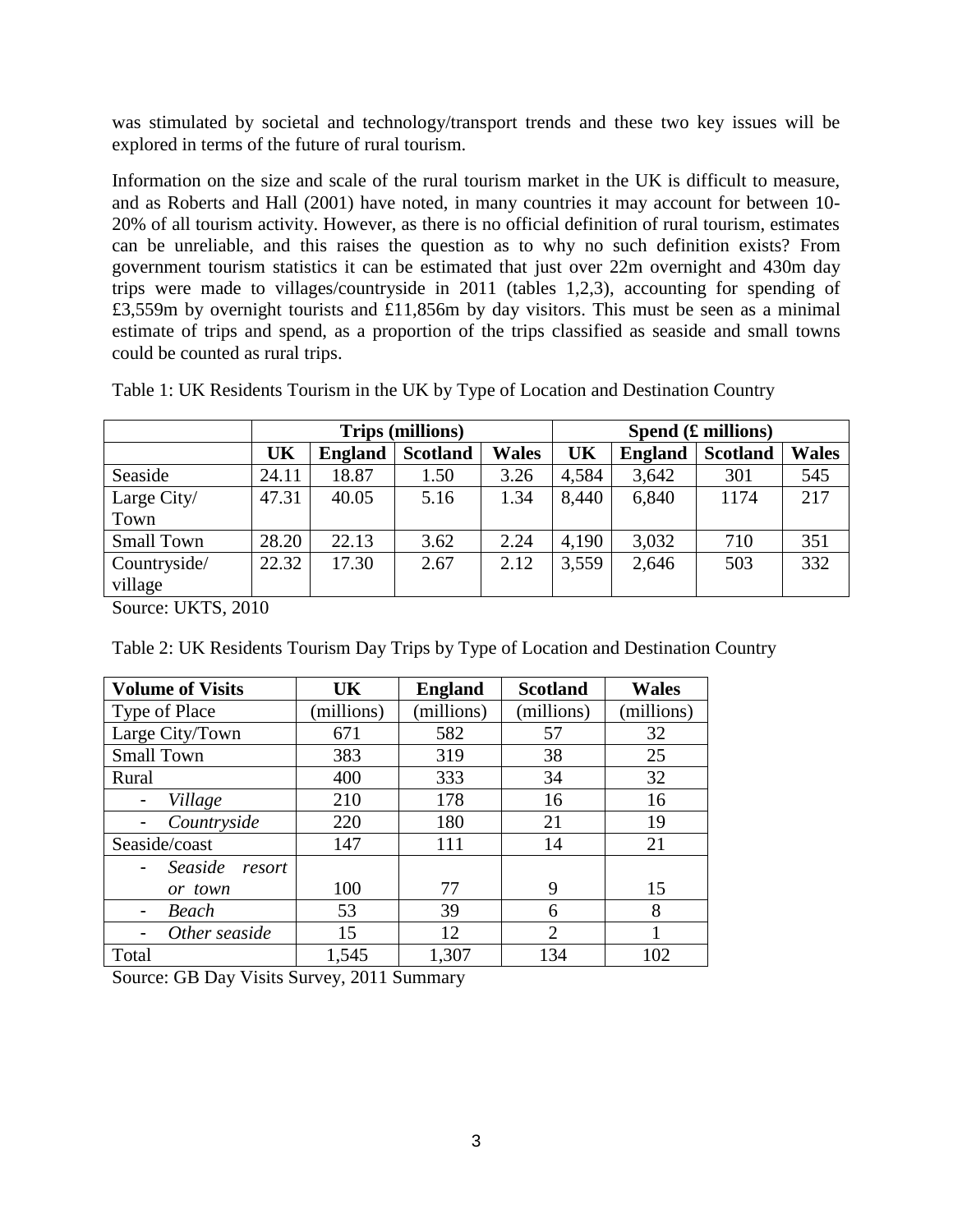| <b>Value of Visits</b>       | UK                     | <b>England</b>         | <b>Scotland</b> | <b>Wales</b>           |
|------------------------------|------------------------|------------------------|-----------------|------------------------|
| Type of Place                | $(E \text{ millions})$ | $(E \text{ millions})$ | $(E$ millions)  | $(E \text{ millions})$ |
| Large City/Town              | 26,863                 | 22,891                 | 2,754           | 1,186                  |
| <b>Small Town</b>            | 13,212                 | 10,942                 | 1,598           | 657                    |
| Rural                        | 11,856                 | 9,434                  | 1,525           | 895                    |
| Village                      | 5,689                  | 4,267                  | 907             | 515                    |
| Countryside                  | 7,208                  | 5,879                  | 813             | 514                    |
| Seaside/coast                | 7,591                  | 5,495                  | 1,327           | 541                    |
| Seaside<br>resort<br>or town | 5,435                  | 3,659                  | 1,149           | 422                    |
| <b>Beach</b>                 | 2,998                  | 2,049                  | 604             | 146                    |
| Other seaside                | 355                    | 309                    | 26              | 20                     |
| Total                        | £53,819                | £44,449                | £6,152          | £2,939                 |

Table 3: UK Residents Tourism Day Trips by Type of Location and Destination Country

Source: GB Day Visits Survey, 2011 Summary

There has also been an ongoing debate about the relative balance and benefits between overnight tourists and day visitors to rural areas. However, such debates misses the point, as survey data measures the past and provides little indication about the future direction of rural tourism, and the fundamental drivers that impact its development. For answers to such questions, we must look to futures thinking, and in particular to scenario planning.

## **Central Themes of Societal Change**

Yeoman (2012) has suggested there are three main themes that drive societal change, and these can be grouped around wealth, technology and resources.

Wealth:

- 1. By 2020 China will overtake the USA as the world's economic power, but by 2050 India will be the worlds largest economy (CNN, 2012)
- 2. By 2050 there will be 4.7 billion international tourists, 1 in 2 of the world's population will be an international tourist (UNWTO, 2011), and there will be a corresponding increase in information about tourism.
- 3. By 2050 there will be more retired people in the UK, than those working (ONS, 2011)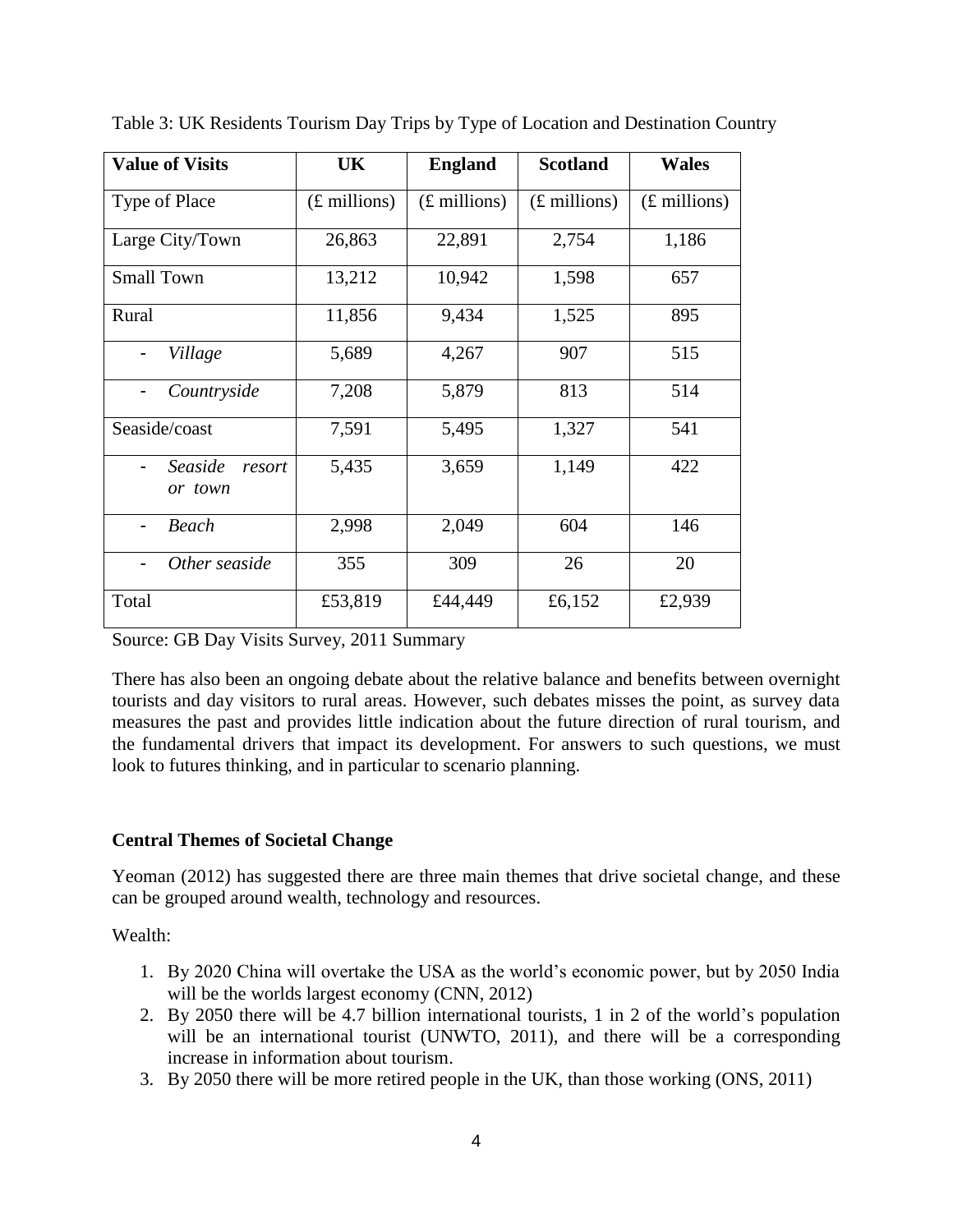4. By 2050 responsibility for pensions will have shifted from organisations and companies, to individuals (Hay, 2012)

Technology:

- 1. As a counter to the mass tourism product, technology will enable the development of a more personalised rural tourism experience
- 2. Technology and artificial intelligence will be dispersed throughout the rural tourism experience
- 3. Rural tourism accommodation will develop into a mobile office/home, as tourist will want to be continuously on-line
- 4. Robotic services will be the norm, driven by labour shortages

Resources:

- 1. Climate change, rising seas levels, increased urbanization
- 2. Eco tourism will become an elite experience for the mega rich
- 3. Controlled mass tourism for the middle classes will be limited to the urban environment
- 4. Real food and cultural history experiences will be a luxury, only available to the wealthy, with urban farmer markets the main means by which urbanites connect to the countryside

So how are these drivers of change impacted by the long-term societal trends?

### **Key Trend 1: Climate Change and Environmental Concerns**





Source: USGCRP (2009). Note: Changes are relative to the 1960-1979 average.

Figure 1 shows the observed and projected changes in global average temperature under three no-policy change emissions scenarios, and suggest possible increases from 2 to 11.5°F. Even with such temperature increases, it is unlikely rural tourism will disappear, but it will change and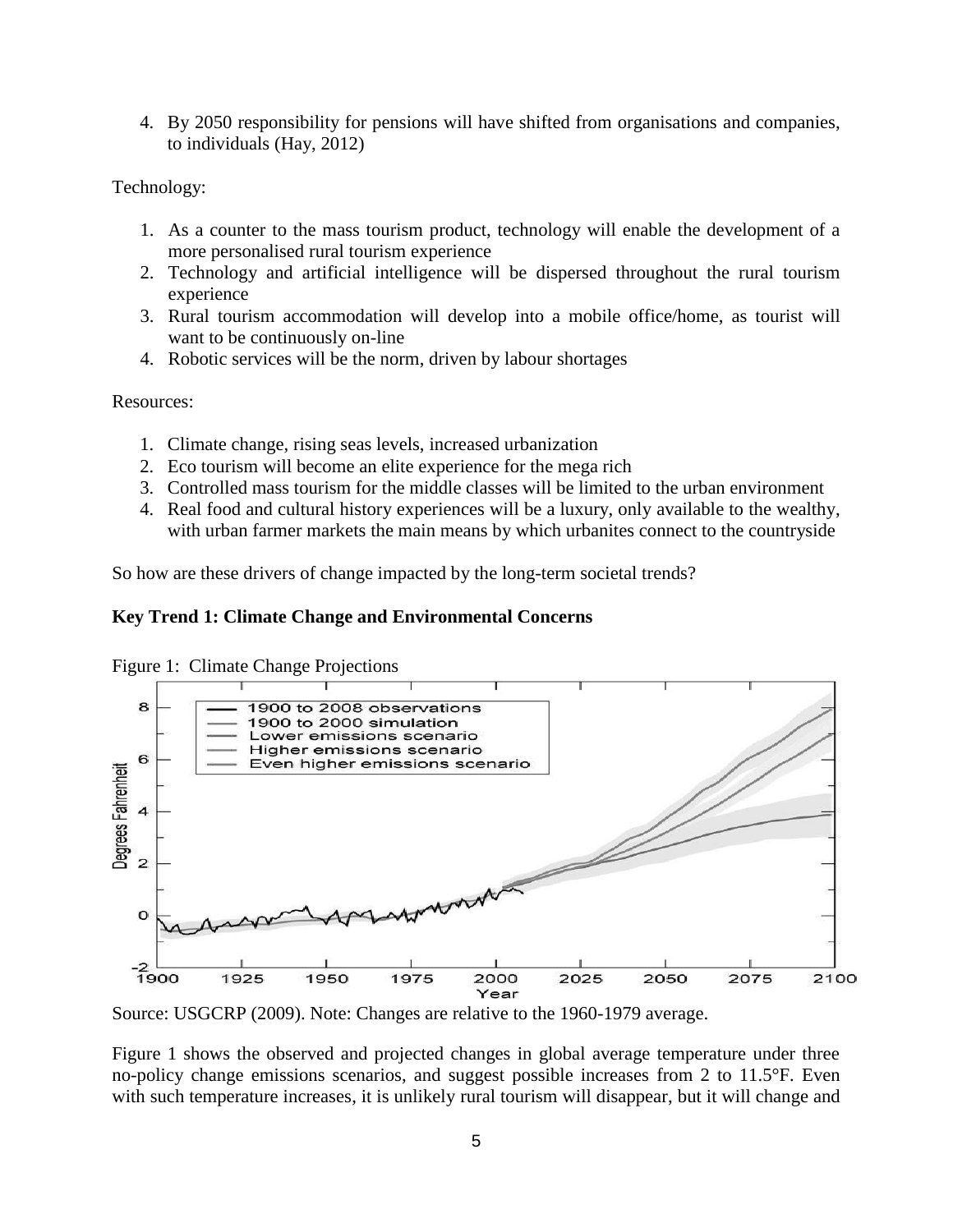new forms of rural tourism may develop. For example, there may be an increase in travel with new eco-ethical conscience bus and trains companies, and the development of new eco-friendly rural hotels. There may also be more importance placed on the development of social capital, generated by a demand for "authentic" rural holiday experiences. In the future, creating social capital from a rural tourism trip may become important, as your friends and peer groups will let you know whether you are an eco-friendly fun-seeker rural tourist or not. Experiences such as attending traditional rural events and getting to know the locals, will become important in developing social capital and current forms of eco-ethical travel (staycation, glamping, authentic holiday experiences, etc.,) may become mainstreamed? It might only be a matter of time before all rural transport providers, travel agencies and hotels develop a strong environmental policy as part of their standard rural tourism packages. In the future eco-claims and credentials may also be an essential entry threshold requirement for providers of the rural tourism experience.

There can be little doubt that the long-term impact of much of the recent political agitation about the environment will pressurise tourists into being aware of the eco costs they are incurring. Tourists can no longer say they are not aware of their ecological impact, as measurement systems have become more personalised and automated; it is now possible to know the precise impact of flying to Sydney or spending two weeks with the family in rural Britain. In the future, it is even possible that each person will have their own carbon trading limits, and will have to make difficult holiday choices. One result of which may be the creation of a holiday personal carbon trading market, with wealthy holiday tourists buying carbon credits from the holiday poor tourists?

Overtime there may also be a change as to the meaning of luxury in rural tourism. Today no one boasts about guzzling resources or wasting energy. In the future, luxury may become an idea that becomes synonymous with simplicity and moderation. Hedonistic rural tourism holidays will still exist in the future, but may be viewed negatively as a cultural threat to society.

### **Key Trend 2: The Growth of World Tourism**

In the 20th century the growth of international tourism, has been one of the greatest economic drivers as well as a dynamic social phenomena. In 1960, it accounted for 70m tourists and by 2012, it is expected to exceed 1,000m, some 12% of consumer spending and 1 in 12 of all jobs in the world (UNWTO, 2012). In the past few decades, there have been a number of shocks such as terrorist attacks and health scares, but these shocks have not structurally changed the growth projections in tourism. In the future, there is no doubt that international tourism has and will continue to grow (figure 2). However, what has changed and will change even more in the near future is that much of this growth will come from the emerging, and not the advanced economies. This is not to say that tourism in the advanced economies will decline, but it will grow at a slower rate compared to tourism in the emerging countries. Does this mean we can expect fewer rural tourists in the UK? Probably no, as international tourists only account for about 10% of all UK tourists, the vast majority rural tourists have and will continue to be from within the UK.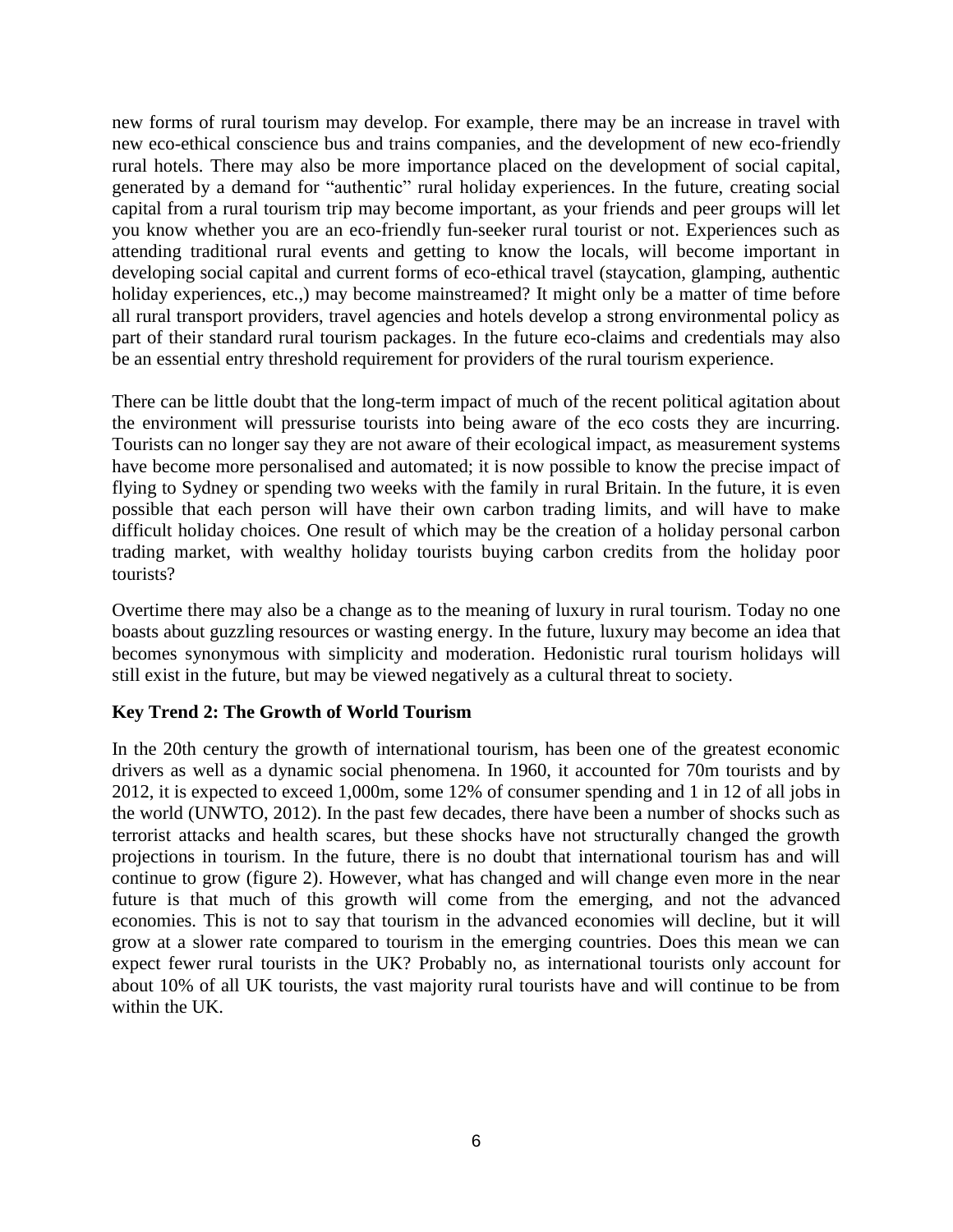

Figure 2: Actual & Projected Growth of International Tourism Arrivals (millions)

Source: Towards Tourism 2030, UNWTO 2011

### **Key Trend 3: The Price of Food & Oil**

There are not many certainties when examining future trends, but one certainty is the limited quantity of oil, and it is becoming more costly to extract. All the indicators suggest that the price of oil will increase in the future, and that the years of cheap oil are long past. Although it is difficult to provide a long-term forecast for the price of oil, its price does directly influence the cost of travel to rural areas and the willingness of tourists to travel around rural areas. Tourists will still travel to rural areas, but in the future they maybe less willing to travel around the area. One consequent of the increasing price of oil is the popularity of fuel surcharges by airlines and now in the USA, on hotel prices. There is to reason expect rural tourism to be immune from such fuel surcharges. Perhaps in the future we may see the imposition of a rural tourism fuel surcharge for non-residents to discourage unnecessary travel.

Food and fuel price inflation (figure 3) may also potentially contribute to societal and international instability; for example, food price rises were a contributory economic factor driving dissent during the "Arab Spring/Summer" in 2011 and it is likely that conflicts over food resources will become more prominent in future. At both an international and local level, it is likely that there will be further regulatory intervention to limit fossil fuel emissions as well as consumer behaviours that contribute to climate change. New methods of extracting oil such as fracking of oil shale and the growth of crops for bio-fuels will have an impact on countryside landscapes and could lead to access restrictions.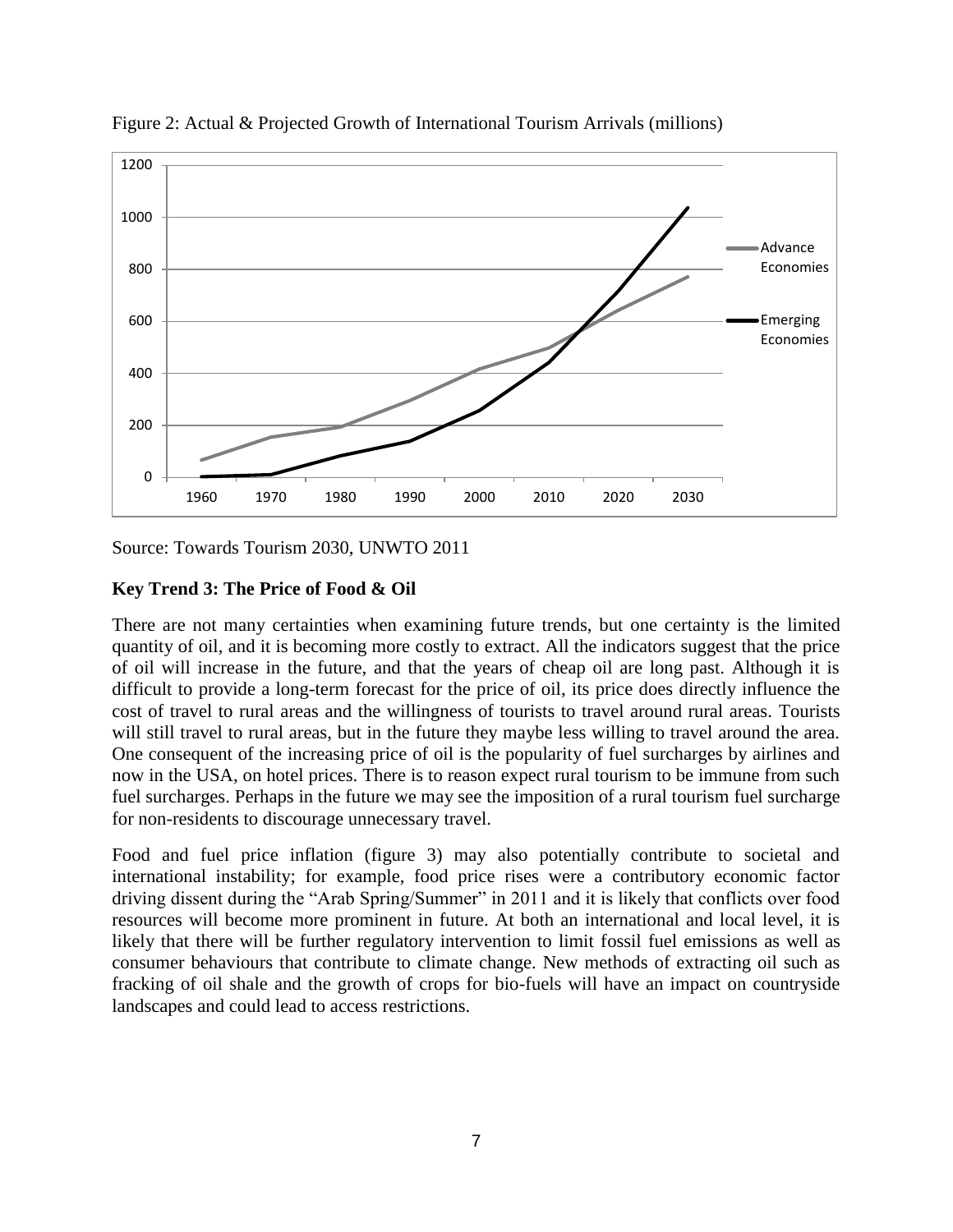

Figure 3: World Food and Oil Price Indices to 2030 (2005=100)

Source: Oxford Economics

## **Key Trend 4: Changing World Population**

Since 1970, the world population has been getting older, with the percentage of those under 24 projected to decline from a high of 57% in 1970, to 41% in 2030 and over the same period the 55+ age group is expected to grow from 12% to 25% (figure 4). Such major structural changes will have a profound impact on the quality of life and the tourism behaviours of these people. This trend is also reflected in life expectancy (figure 5) where although life expectancy in the developed world will increase, albeit slowly, while in the less developed parts of the world there is expected to real increases in life expectancy. These two trends are also likely to be associated with a much more educated population (figure 6). Together these three world trends suggest that rural tourism providers will need to think about the products and services they offer in the future. Possible developments include adapting products and services for the elderly, labour shortages of entry-level staff, and better-educated and knowledgeable tourists.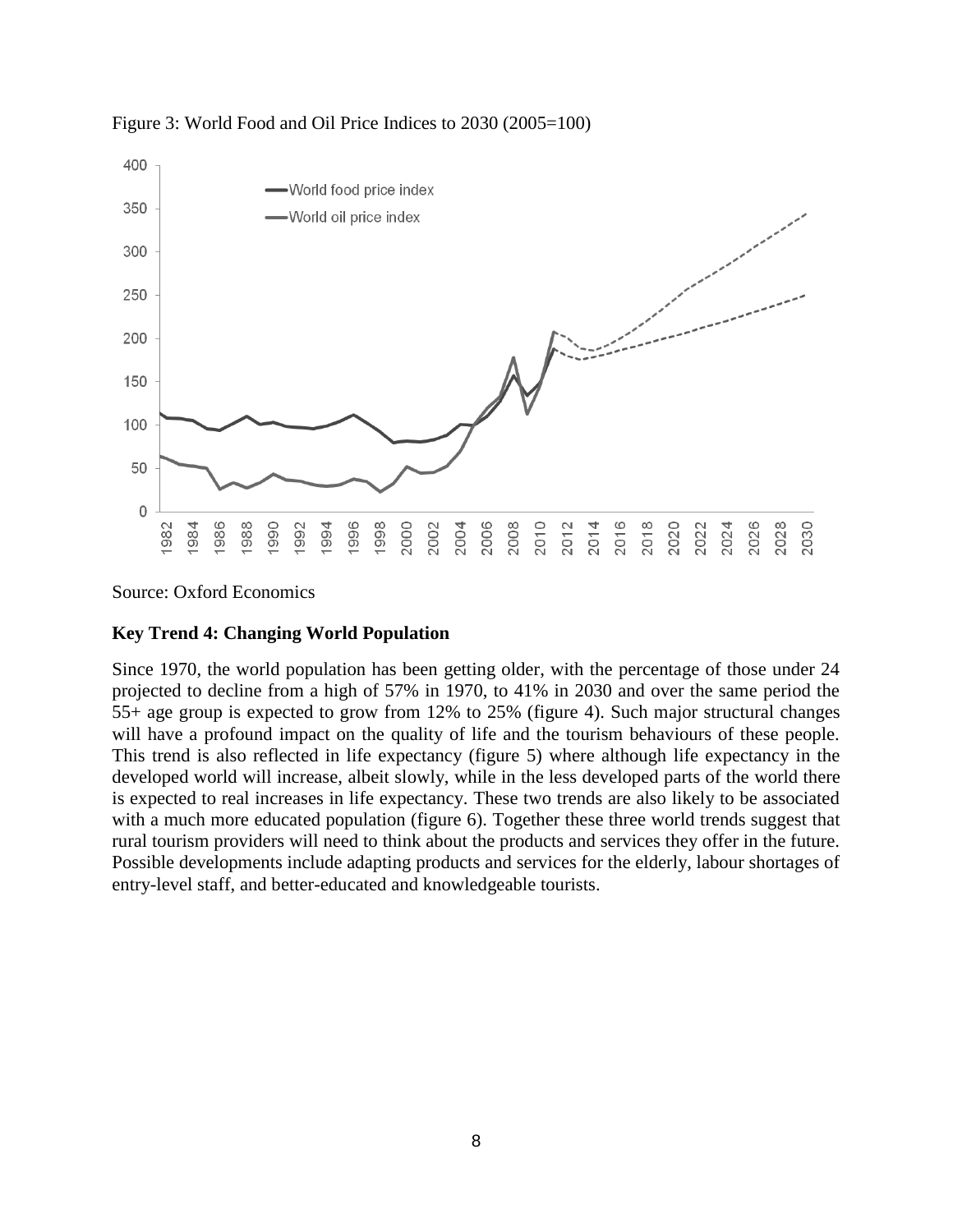

Figure 4: The World Population by Age Groups

Source: Population Division of the Department of Economic and Social Affairs of the United Nations Secretariat, World Population Prospects: The 2008 Revision

Figure 5: Life Expectancy by World Regions



Source: United Nations Population Projections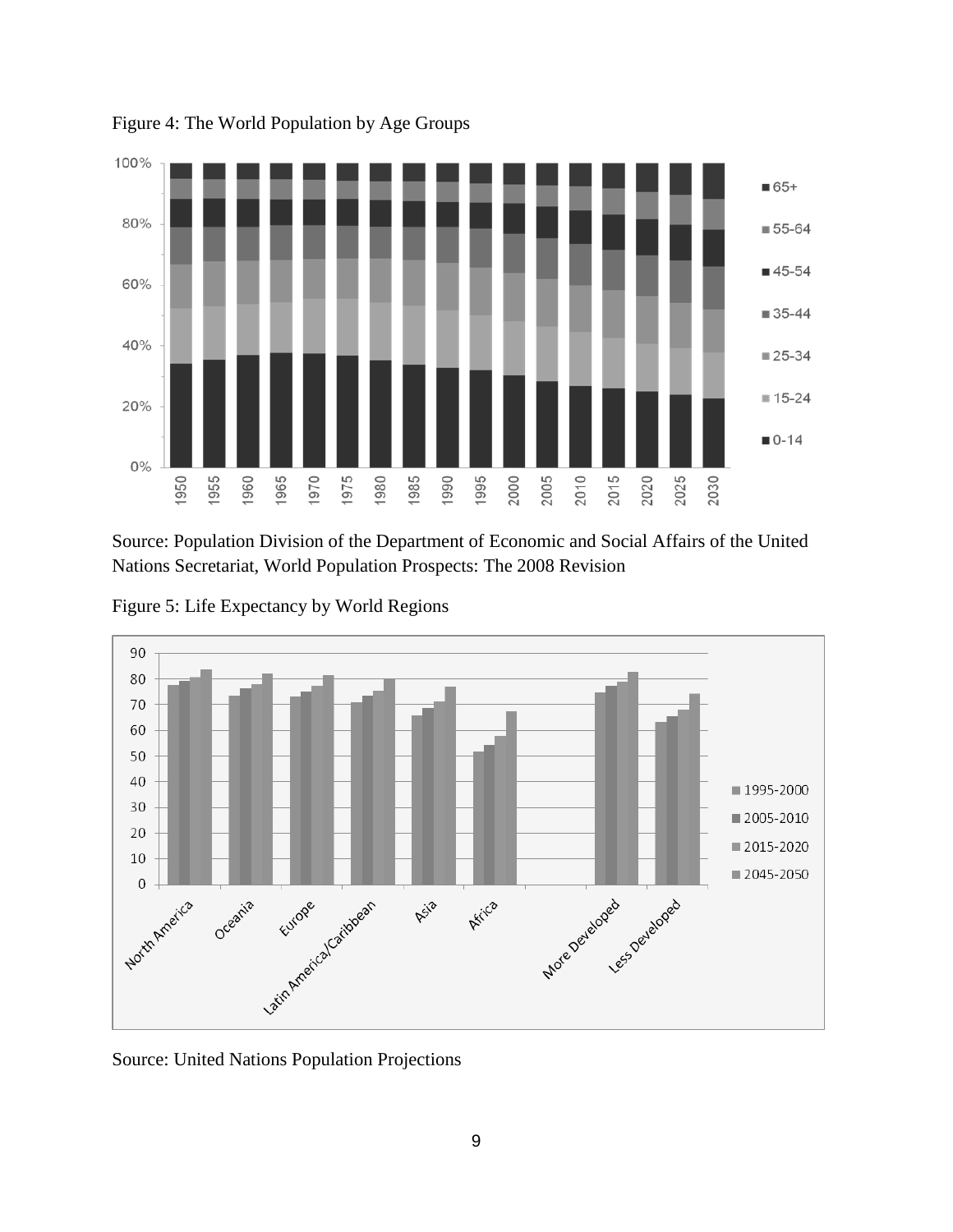

Figure 6: Percentage of Selected Countries/Regions Population with at Least Secondary Education

Source: World Population Program/ nVision

### **Key Trend 5: Changing UK Population**



Figure 7: Composition of Household Types as a Proportion of all UK Households

Source: ONS, NVision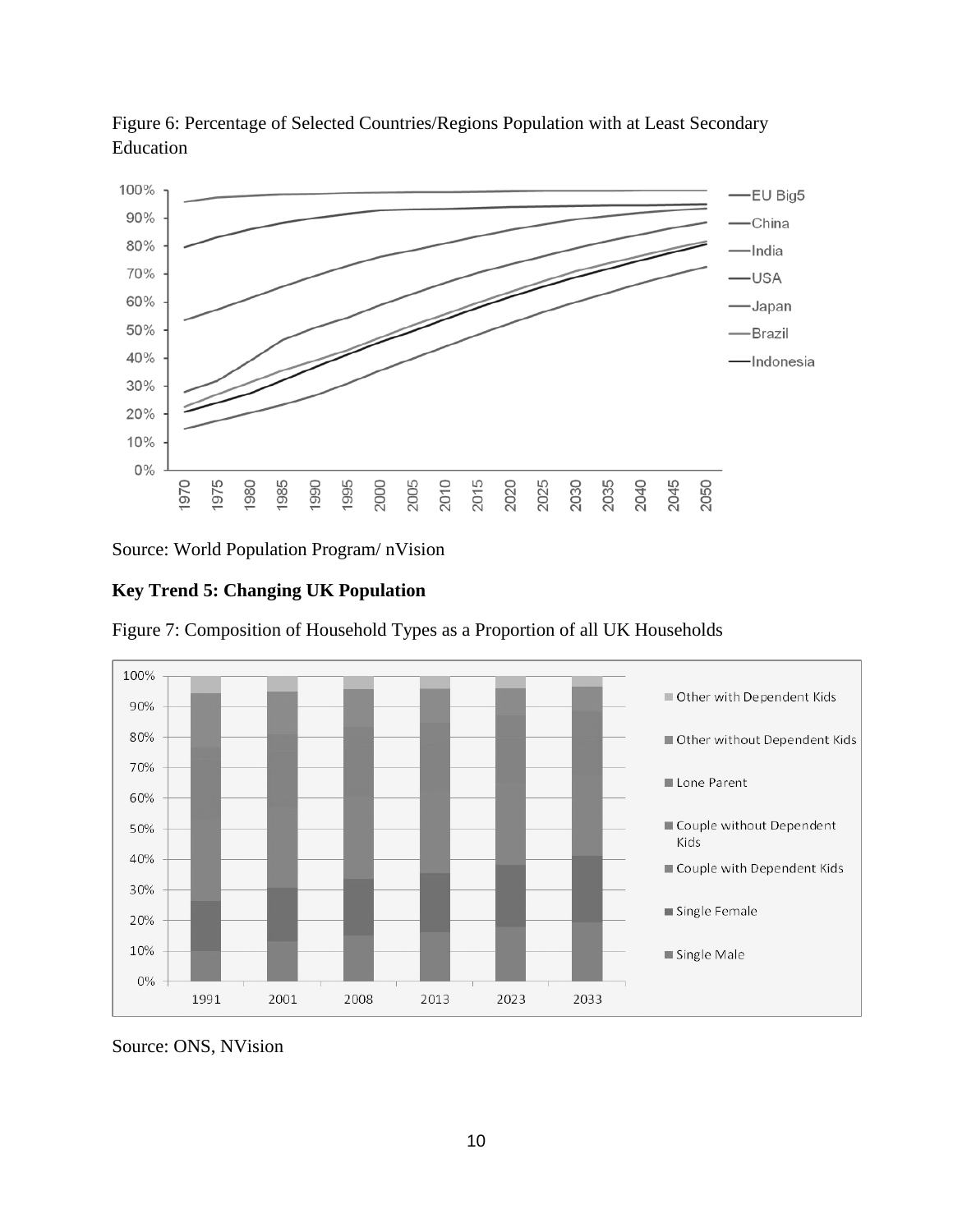

Figure 8: Projected Rise of Single Person Households in the UK ('000)

Source: ONS, nVision Forecast, 2011

In the UK, we can expect to see a rise in the proportion of single person households, a decrease in the traditional family households with kids, but an increase in lone parents (figure 7). By 2030 over 50% of the UK households will have no kids living in the household. It is increasingly becoming a truism that age does not dictate either expectations or behaviours to the extent that might have been the case in the past. Figure 8 shows there will be a real increase in the number of elderly people living in single households in the UK, in particular the number of singletons aged 75+ will grow from 2.5m in 2011 to a projected 4.5m by 2021, with more of these singletons, women than men. The reason for this growth is due to factors such as bereavement, divorce and more elderly continuing to live independently as they will remain healthier than in the past. Conversely, the number of young singletons (those aged 16-44) although still substantial, is unlikely to increase in absolute numbers. Young singletons will remain a significant minority of the British population, and driving this has been an increase at the ages at which Britons are choosing to marry and/or have children. Young singletons are also faced with serious first-time household formation costs and this may well push singletons to look for economies of scale, with an increase in house-shares/co-habiting to spread the rental costs?

Singletons accounted for around a quarter all of households in England at the start of the 1990s; by 2010 the figure was approaching 40%. Most single householders fall into one of the three categories: single young professionals who can afford their own place, the divorced middle-aged and finally elderly people who tend to be on a tight budget, although this model may change in the future (Evandrou, et al., 2001). However, this growth in singletons is not all-good news for rural tourism, it may create problems for suppliers who may not like the disrupted economies of scale that single people can bring. They may want smaller portions, smaller hotel rooms, a table in a restaurant (with an unoccupied seat), a hotel transfer just for one, and a glass of wine but not a full bottle. As their numbers increase and the singleton spend rises, rural tourism providers in the future will have to adjust their products to fit this developing market.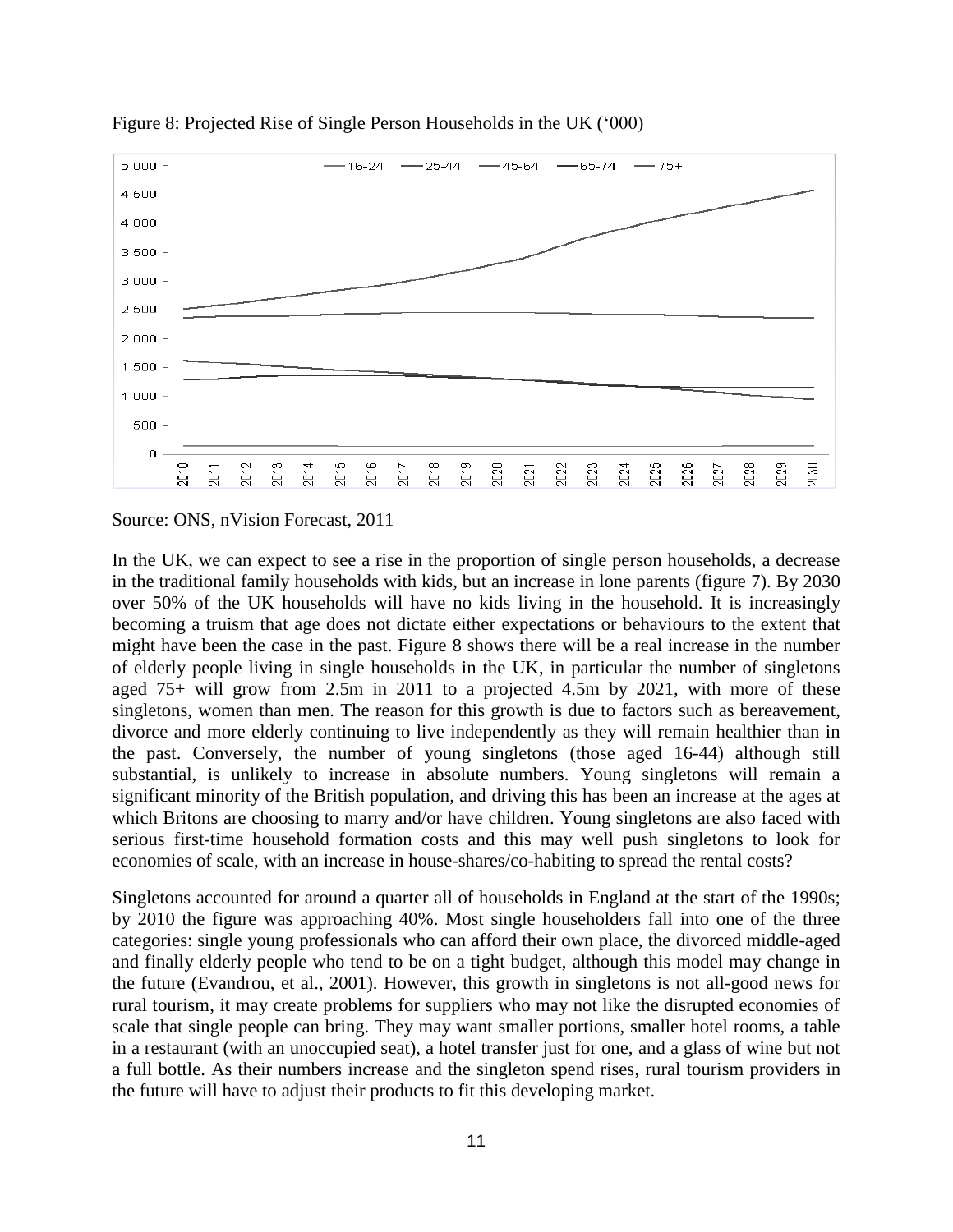As well as an increase in singletons, we are also likely to see changes in the structure of the UK population (figure 9, table 4) with over the period 1950 to 2050 the number of people under 29 decreasing from 42% to 32%, while the over 60's increasing from 16% to 30% over the same period.



Figure 9: Percentage of UK Population by Age Group

Source: ONS Annual Abstract of Statistics, Volume 145: 2009 Edition, Population Trends

|      |              | Age Category |              |                 |  |  |
|------|--------------|--------------|--------------|-----------------|--|--|
|      | $0-14$       | $15 - 60$    | $60+$        | <b>Total UK</b> |  |  |
|      |              |              |              | Population      |  |  |
| 1950 | 11,325(23%)  | 31,012(62%)  | 7,910 (16%)  | 50,247          |  |  |
| 2000 | 11,107(19%)  | 35,750 (60%) | 12,257(21%)  | 59,114          |  |  |
| 2030 | 12,279 (17%) | 39,255 (55%) | 19,858 (28%) | 71,392          |  |  |
| 2050 | 12,959 (16%) | 42,005 (53%) | 23,785 (30%) | 78,749          |  |  |

Table 4: UK Population by Age Category ('000)

Source: ONS Annual Abstract of Statistics, Population Trends

Although the UK population is increasing in absolute terms (table 4), like the world population, its structure is changing, and in particular, it is aging. As table 4 suggests, the percent of people over 60 already outnumbers the young. A person born today in the UK has a 30% chance of living to the age of 100! (ONS, 2011) These population changes will have profound implications for the development of rural tourism, particularly in the provision of staffing. As the young occupy many of the frontline tourism jobs, and it is possible that in the future because of labour shortages, they will be replaced by service robots.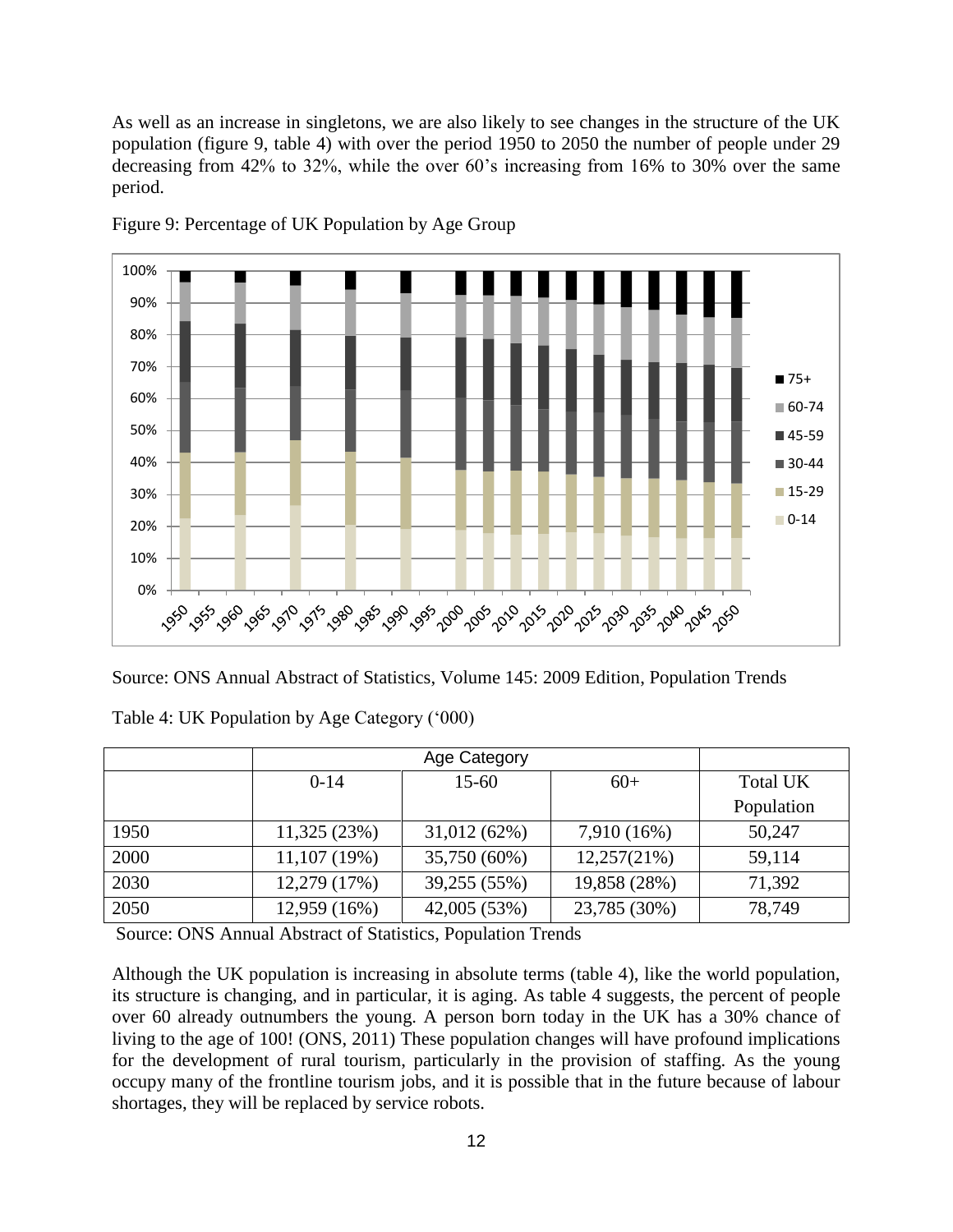### **Key Trend 6: The Urbanisation of Rural Tourism Activities**

|       | 2009 Population | % Population | % of Land Area |
|-------|-----------------|--------------|----------------|
| Urban | 42,185,000      | 81.4         | 21.0           |
| Rural | 9,625,000       | 18.6         | 79.0           |

Table 5: Urban & Rural Population of England

Source: 2010/11 Regional Trends, 43

There is a basic assumption that rural tourism has to take place within a rural environment, usually the countryside, but in the future, this may not be correct. As table 5 shows, most of us live in urban areas, and this is increasingly where we expect our recreation experiences to be located, and already we are seeing the development of traditional rural recreation activities in urban areas. For example, indoor rock climbing in Edinburgh, kayaking in the Lea Valley White Water Centre, Olympic synthetic mountain biking courses in Essex, indoor surfing in Bedfordshire and even indoor skydiving in Manchester. In the UK, we now have over 2,000 indoor climbing walls, in 1970 there were none? However, it could be argued, that while you may experience the physical activity, you do not experience the excitement of the activity in a strange environment, what you experience instead is a sanitised version of the activity. Most of the UK population were born and live in urban areas, and for most of the population rural areas are a strange and unknown place, but we may still want to experience it, perhaps through virtual tourism.

#### **Key Trend 7: New Technology and the Rural Tourism Experience**

In the near future, rural tourism services and activities will become much smarter, with technology embedded in almost everything we do. In particular, real-time services will continue to develop as we seek to develop a more pro-active form of participation with our online friends. Concerns about the lack of privacy will soon experience a generational shift, as those born in the age of the internet (post 2000) move through their various life stages. This generation will always be 'switched on' and will not tolerate any type of delay in updating their status. It is expected there will be further development of apps that allow the uploading of videos to social networks, while they are still being recorded, so that friends can see your activities in real time. While it will be important for some people to be able to 'switch off' during their rural tourism experience, it is likely that many more will want to update continually their social CV. This will only grow, as more tourists will use their rural tourism experiences to earn instant social status with their friends.

The rural tourism experience may also develop as a place for 'showing off' and in the future this may lead to a 'theatrification' of rural adventure places, which will make the rural tourism visit a more fun/social experience. The rural tourism experience could also provide through the use of blogs and networks, places to share details of potentially status-enhancing rural tourism activities. Just as in last decade, museums have become cafes with some interesting historical displays, so it maybe with rural tourism recreation sites. Once you went to the countryside to experience nature in the raw, as a place to walk, paddle, climb or cycle but now they are places where you recreate (Beames, 2012) where along with the rural tourism experience, you can order a cappuccino!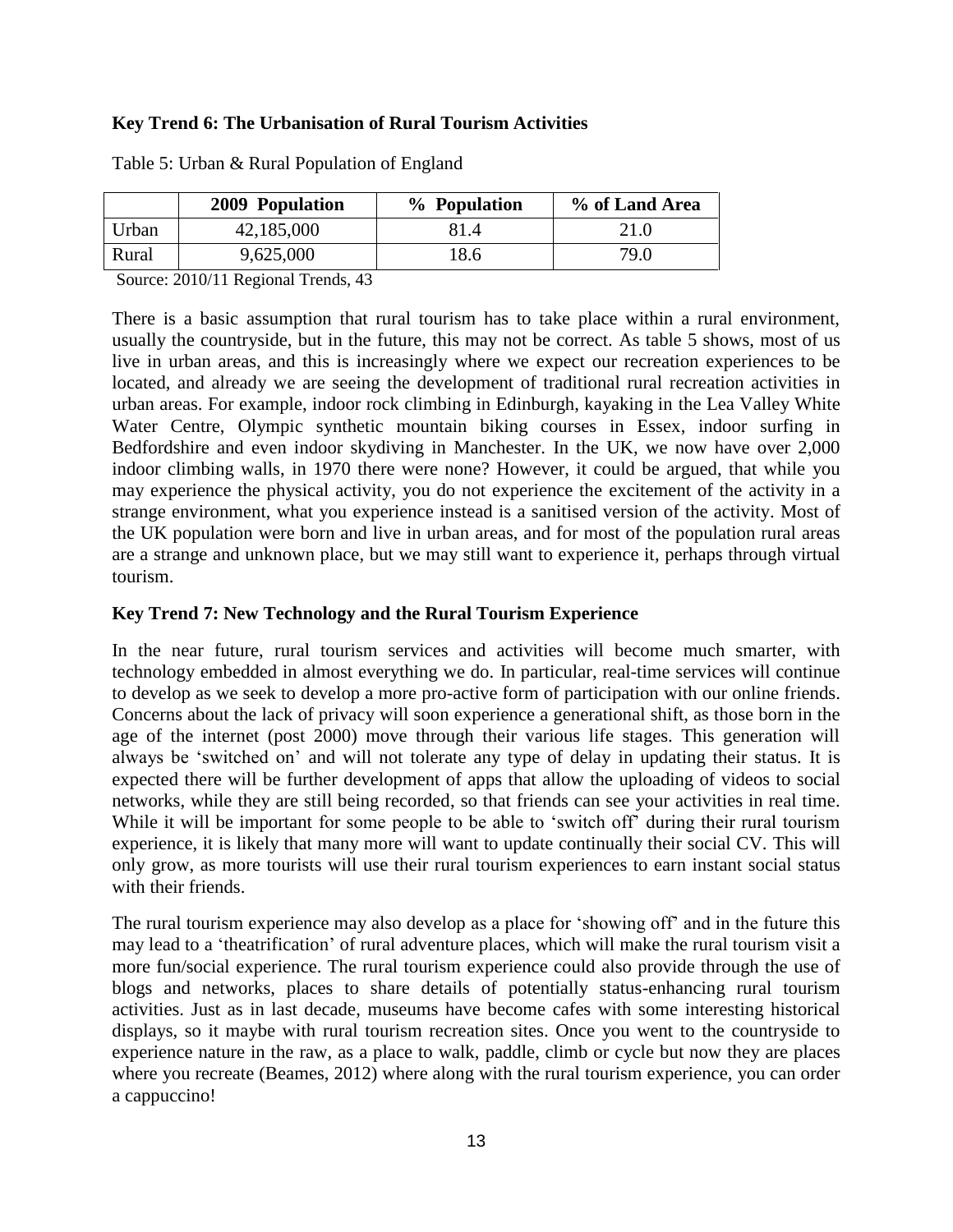We also know that Google is already developing 'augmented reality glasses' (Walter, 2012) that enables you to walk around with a computer screen always before your eyes which presents adverts that are relevant to your interests. It will not be long before, while you are walking to work in a city, the image you see will be a country lane in England or a hill in Wales, the countryside (or at least the virtual countryside) will come to the city. This may be supplemented by displaying real walks that you had previously recorded, so that they can be replayed into your eyes as you walk to work!

#### **Key Trend 8: Cross Generation Transfer of Wealth**

£1.800.000 £1,600,000 £1,400,000 £1,200,000 £1,000,000 £800,000 £600,000 £400,000 £200,000 £0 395<br>995 985 987 989 991 88

Figure 10: UK Personal Disposable Houshold Income (2011 prices)

#### Source: Oxford Economics

The spreading of wealth across generations is now common in modern day capitialism, and much of this wealth transfer has been driven by the increasing value of housing. As shown in figure 10, despite a slowing down of growth in the last few years, after the current recession, this growth in wealth is expected to continue. Within the UK, the average houshold now has a disposible income of around £900k (figure 10), a doubling in real terms in the last 30 years. As wealth is a key driver of tourism, therefore as the level of household wealth increases, we can expect tourism as well as rural tourism to increase.

In the past two decades, the world's economic output has almost doubled and is projected to double again in the next twenty years (figure 11). Whilst non-OECD countries accounted for a quarter of world GDP at the beginning of the 10s decade, they may account for more than 40% by 2030. This suggests that we must look for growth for rural tourism from countries ouside our existing markets.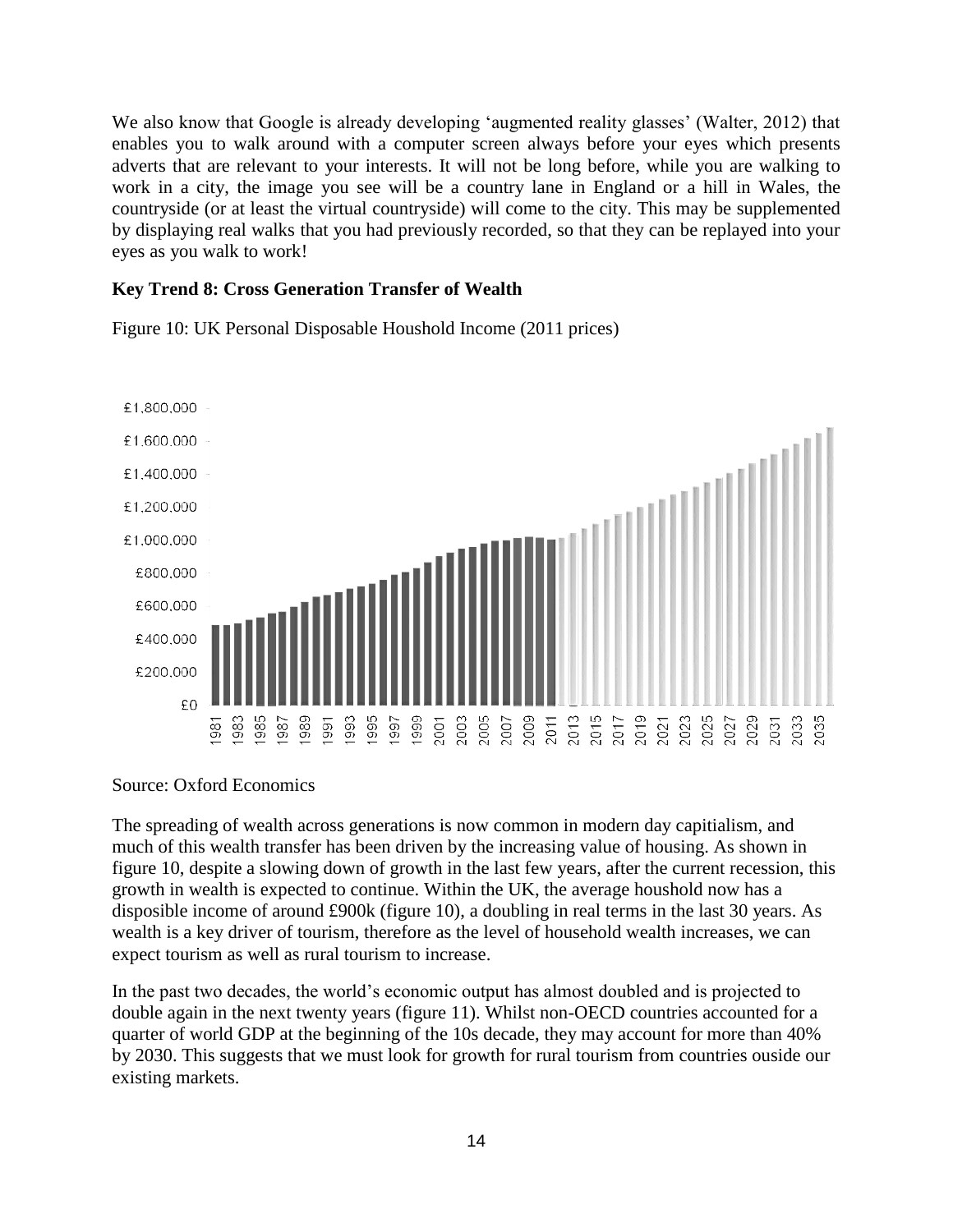

Figure 11: World Economic Output (Real World GDP, in billions \$US)

Source: Oxford Economics

#### **Key Trend 9: The Fear of the Unknown**

In a sense, at the heart of rural tourism is a search for the unknown and maybe the desire to seek out dangerous experiences. For many tourists, the gradual de-mystification of rural tourism is a cause for celebration, as they try to minimise their chances of being 'ripped off', with fewer nasty surprises. They are also much more likley to use blogs and social media sites when they plan new activites or stay in new places, as countless others have been before and you want to make use of their insights. This complements an emerging social trend of maximising behaviour which also encourages a more cautious approach to consumption which prioritises careful prepurchase research, to minimise the risk of over paying and purchasing something that fails to meet your expectations. When rural tourists have the best possible information, they are almost actively avoiding unnecessary adventure, and for some the act of researching a holiday has become a way of minimising risk and elimating fear of the unknown.

As the future develops, can we expect consumers' parallel interests in both meticulous preplanned consumption and the desire for novel, authentic experiences to be reconciled? One energing solution is the concept of 'managed discovery', a future in which tourists place a premium on moments of surprising and fresh experience (be it exposure to new tastes, destinations or activities) by bringing order and discipline to the process of discovery. One potential manifestation of this new mindset could see responsibility for exposure to the previously unknown, and subsequently the related risk, being outsourced to third party (but nonetheless trusted) partners with explicit authorisation to surprise and enlighten rural tourists with un-researched and un-tested offers?

Over the last decade there has been a dramatic step change in the spread of technology, and in particular in connectivity, which means we are always in constant communication with our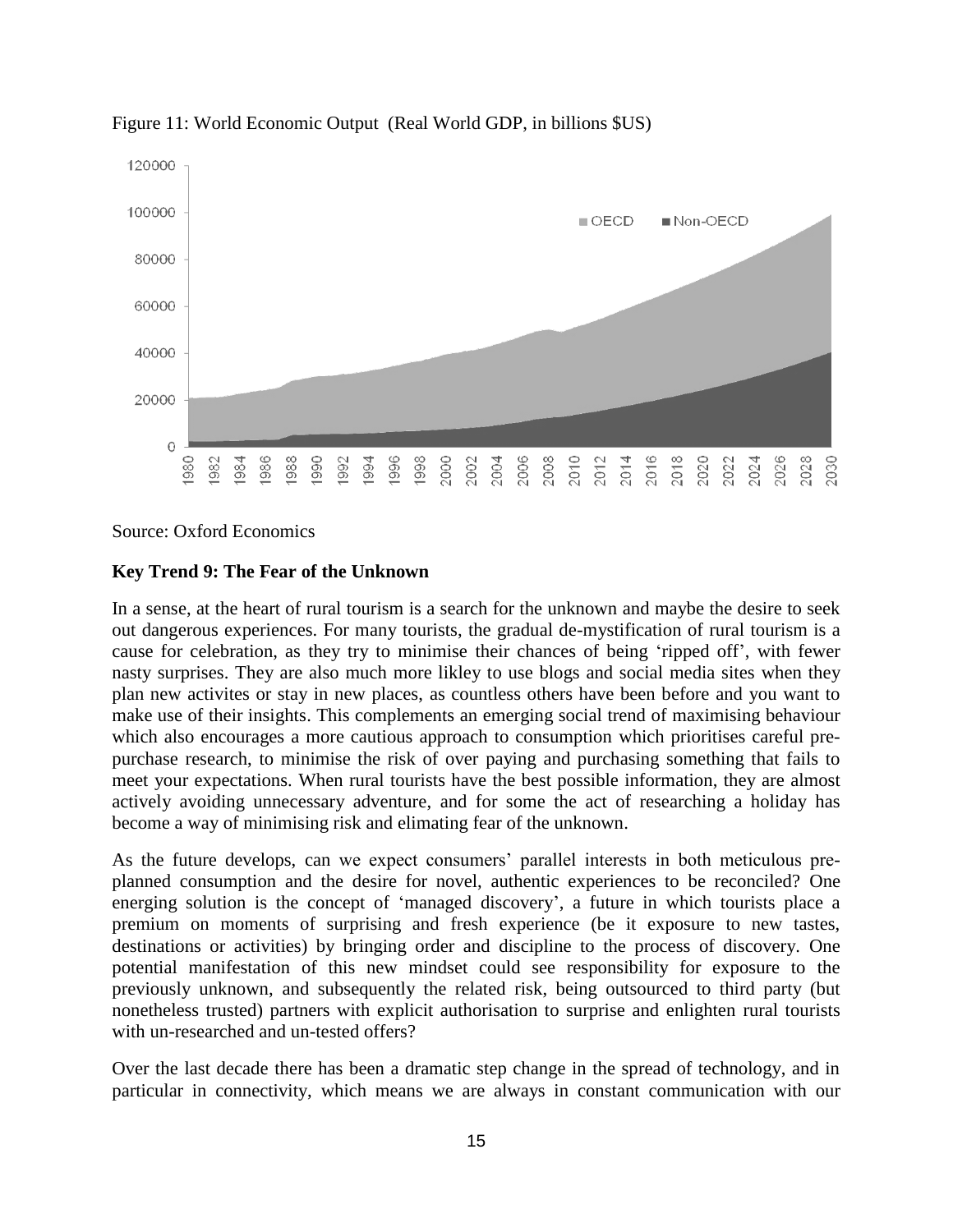friends. However, for today's Facebook generation this has created another form of fear, the fear of missing out (FOMO). As tourists seek to maximise their leisure time, and try to ensure that all social activities are selected with care so that no opportunity is overlooked to undertake better or more cutting-edge rural tourism experiences. This FOMO can stimulate feelings of anxiety which compel individuals to both prove that their chosen activity is the best one possible (as evidenced through regular updates, tweets and photos) and that the selected pursuits are based mainly or solely on those venues/happenings which appear to be generating the most responses within their network of friends, and perhaps altering intentions if real-time reviews posted by others indicate the existence of a superior alternative. In the process, such rural tourism multitasking may negatively impact the tourists ability to actually enjoy their activities and 'switch off' from their networks.

### **The Near (2020-2030) and Far Future (2030-2050) Scenarios**

Thinking back 20 years to the 1990's, how much the world has changed in this decade alone. The 1990's saw major growth UK trips abroad from 31m to 54m, the deregulation of flights within the EU and the subsquent growth of budget airlines and budget hotels, the expansion of flights from UK regional airports, from 47m passengers to 95m passengers, the opening of Channel Tunnel, with passengers increasing from 3.7m to 9.1m. So what can we expect rural tourism in the UK to look like under two different scenarios?

| <b>Key Driver</b>   | <b>Trend</b>             | <b>Rural Tourism in</b> | <b>Rural Tourism in</b> |
|---------------------|--------------------------|-------------------------|-------------------------|
|                     |                          | 2020-2030               | 2030-2050               |
| Climate Change $\&$ | Visitors are becoming    | Star ratings for rural  |                         |
| Environmental       | much more aware of       | tourism trips, based on |                         |
| Concerns            | their impact on the      | full environmental      |                         |
|                     | environment and the      | impact of trips will be |                         |
|                     | full costs of their trip | the norm                |                         |
|                     |                          | Tourism taxes will be   | Privatisation of        |
|                     |                          | imposed not only        | National Parks and the  |
|                     |                          | financial costs, but on | growth in development   |
|                     |                          | the full environmental  | of private, paid for    |
|                     |                          | costs                   | access rights to rural  |
|                     |                          |                         | areas                   |
|                     | Romantic image of        | Development of          | Trips to rural areas by |
|                     | rural tourism, saving    | permanent 'rural        | urbanites maybe         |
|                     | the past for the future  | tourism theatrical      | subject to permit       |
|                     |                          | zones' in urban areas   | restrictions and        |
|                     |                          | to showcase the UK      | controls                |
|                     |                          | countryside             |                         |
|                     |                          | Urban farmers markets   | Access to real food     |
|                     |                          | will be the main means  | and rural tourism       |
|                     |                          | that middle classes     | experiences may be a    |

### **Possible Future Scenarios for UK Rural Tourism**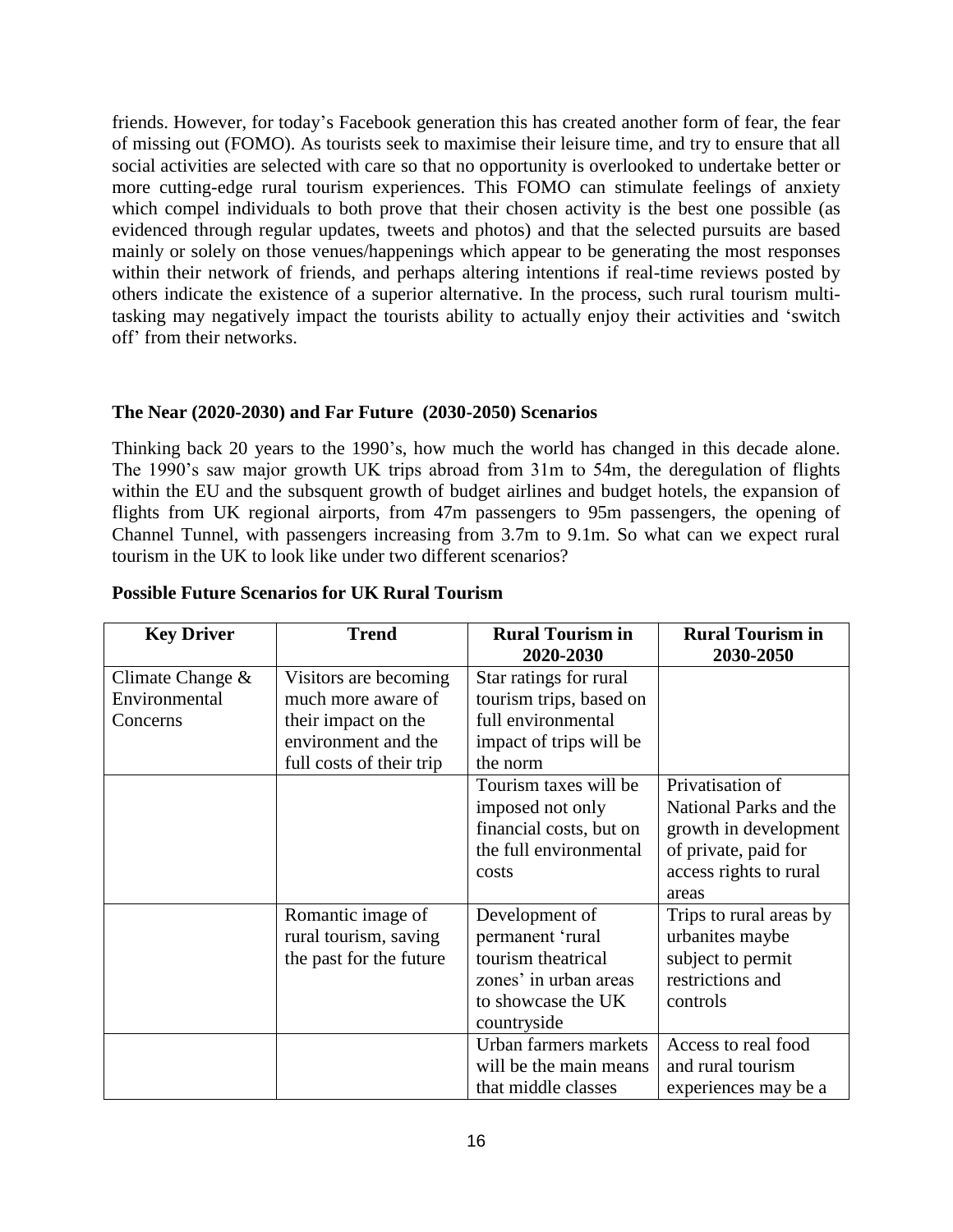|                   |                         | connect with the                              | luxury only for the                       |
|-------------------|-------------------------|-----------------------------------------------|-------------------------------------------|
|                   |                         | countryside                                   | urban wealthy. A                          |
|                   |                         |                                               | reverting back to the                     |
|                   |                         |                                               | $17th$ and $18th$ century                 |
|                   |                         |                                               | leisure users of rural                    |
|                   |                         |                                               | areas?                                    |
|                   | Carbon 'off setting' is | Development of                                | Development of                            |
|                   | now the norm by travel  | carbon 'off-setting'                          | holiday carbon trading                    |
|                   | companies               | schemes, that allows                          | schemes from holiday                      |
|                   |                         |                                               | rich/time poor to                         |
|                   |                         | you to take a rural<br>tourism holiday        | holiday poor/time rich                    |
|                   |                         |                                               | people                                    |
|                   |                         | without feeling guilty                        | Restrictions on the                       |
|                   |                         | The right to roam no<br>longer seen as right, | right to roam for                         |
|                   |                         |                                               |                                           |
|                   |                         | but as a privilege                            | tourism purposes                          |
|                   |                         |                                               | imposed by                                |
|                   |                         |                                               | government                                |
|                   |                         |                                               | Cap on the number of                      |
|                   |                         |                                               | days people are<br>allowed to visit rural |
|                   |                         |                                               |                                           |
|                   |                         |                                               | areas - development of                    |
|                   |                         |                                               | a new market selling                      |
|                   |                         |                                               | such rights<br>Eco tourism will be        |
|                   |                         |                                               |                                           |
|                   |                         |                                               | come an elite                             |
|                   |                         |                                               | experience only for the<br>rich           |
| Growth of Tourism |                         | Political pressure                            | Development of                            |
|                   |                         | groups (NT, CPRE,                             | 'tourist free days in                     |
|                   |                         | RSPB, FOE) may                                | rural areas' to prevent                   |
|                   |                         | force an increase in the                      | Disneyfaction of rural                    |
|                   |                         | number and extent of                          | villages                                  |
|                   |                         | protected rural areas                         |                                           |
|                   |                         | Destinations may try                          | World Trade                               |
|                   |                         | to restrict access to                         | Organisation may                          |
|                   |                         | rural tourism products,                       | develop into a World                      |
|                   |                         | from those outside the                        | Services Organisation,                    |
|                   |                         | country, unless they                          | whose purpose will be                     |
|                   |                         | pay the full costs.                           | remove restrictions on                    |
|                   |                         |                                               | services/experiences,                     |
|                   |                         |                                               | including access to                       |
|                   |                         |                                               | rural tourism areas                       |
|                   |                         |                                               | Development of an                         |
|                   |                         |                                               | <b>International Tourism</b>              |
|                   |                         |                                               | <b>Rural Access</b>                       |
|                   |                         |                                               | Commission (ITRAC)                        |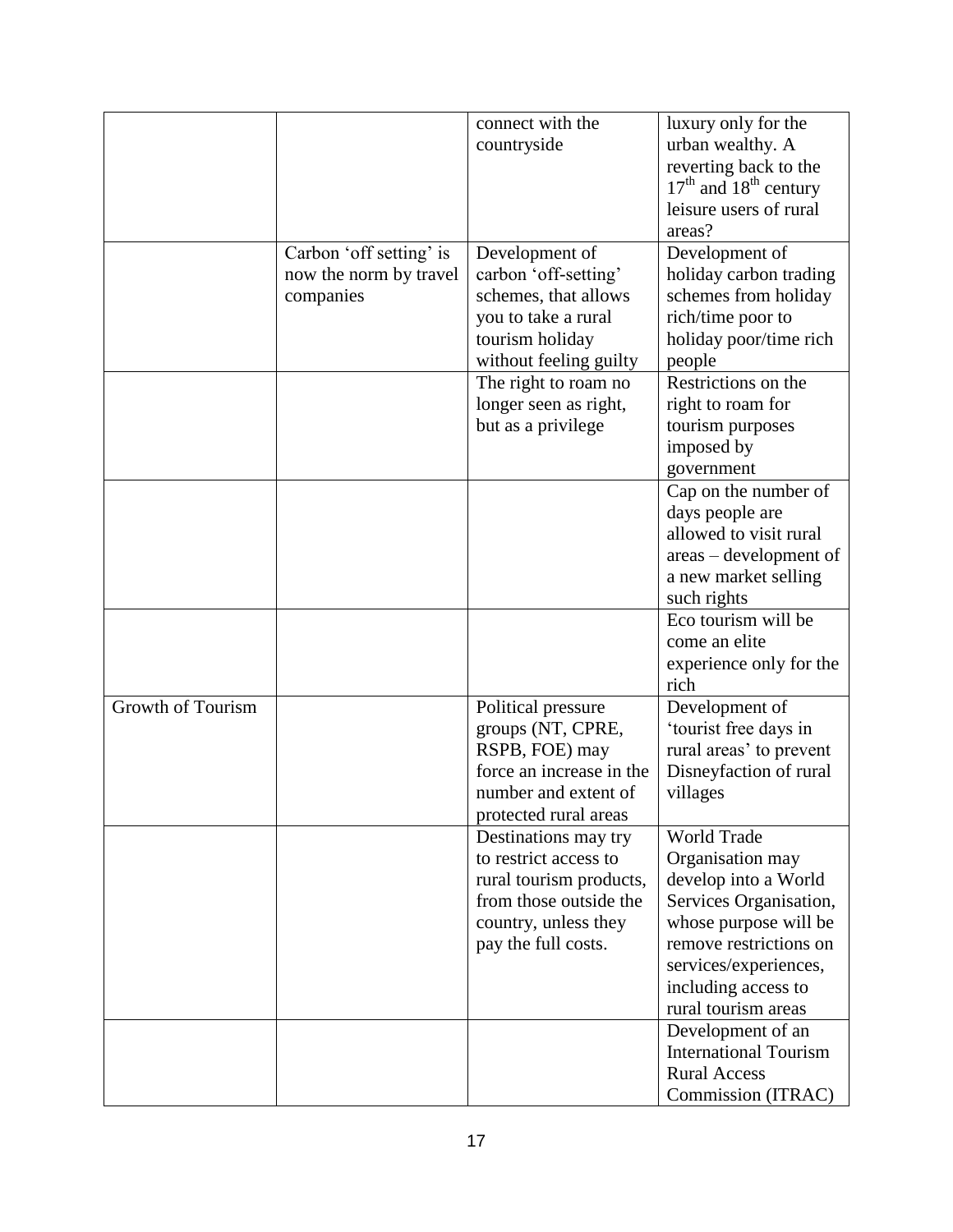|                                          |                                                                                                                              |                                                                                                                             | to control excessive<br>restrictive practices?                                                                                                                                            |
|------------------------------------------|------------------------------------------------------------------------------------------------------------------------------|-----------------------------------------------------------------------------------------------------------------------------|-------------------------------------------------------------------------------------------------------------------------------------------------------------------------------------------|
|                                          | Commodification and<br>standardisation of<br>experiences                                                                     | Development of a<br>standardised 'Bucket<br>List' of rural tourism<br>experiences                                           |                                                                                                                                                                                           |
| Price of Food & Oil                      | Price of both will only<br>increase                                                                                          | Shorter trips to rural<br>areas                                                                                             | Limits on fuel<br>available to non rural<br>residents for rural trips                                                                                                                     |
|                                          |                                                                                                                              |                                                                                                                             | Restrictions on food<br>availability to non<br>rural residents when<br>on holiday to the<br>countryside                                                                                   |
| Changing World &<br><b>UK</b> Population | As the baby boomers<br>retire, the overall<br>amount of leisure time<br>for the UK population<br>increases substantially     | Demand for active<br>rural tourism will<br>increase                                                                         | With the development<br>of less intrusive<br>technology such as<br>biometrics, all new<br>born babies will be<br>'chipped and pinned'<br>to monitor their future<br>recreation activities |
|                                          | People are living<br>longer and retirement<br>is increasingly seen as<br>a short lived 20 <sup>th</sup><br>century phenomena |                                                                                                                             | People expect to work<br>all their life, increase<br>demand for rural<br>tourism as people are<br>living longer                                                                           |
|                                          | Increase in time<br>pressures as more<br>demands are made on<br>individuals                                                  | More demand for<br>shorter but experience<br>intensive trips, so<br>increase in day trips<br>and one night weekend<br>trips | Development of rural<br>retirement villages                                                                                                                                               |
|                                          | Decline in number of<br>young people, the<br>traditional source of<br>rural tourism labour                                   |                                                                                                                             | Development of<br>robotic services for<br>service tasks                                                                                                                                   |
|                                          | Rise of the political<br>astute                                                                                              |                                                                                                                             | Restrictions on rural<br>tourism in the UK,<br>may force many to<br>look to overseas                                                                                                      |
|                                          | Rise of the single<br>person households                                                                                      | Need for new rural<br>tourism products<br>tailored to their needs                                                           | Growing need to<br>connect people to<br>prevent social isolation                                                                                                                          |
| Urbanisation of<br><b>Rural Tourism</b>  | Rural activities will be<br>located close to home                                                                            |                                                                                                                             | Artificial/virtual<br>experiences the norm                                                                                                                                                |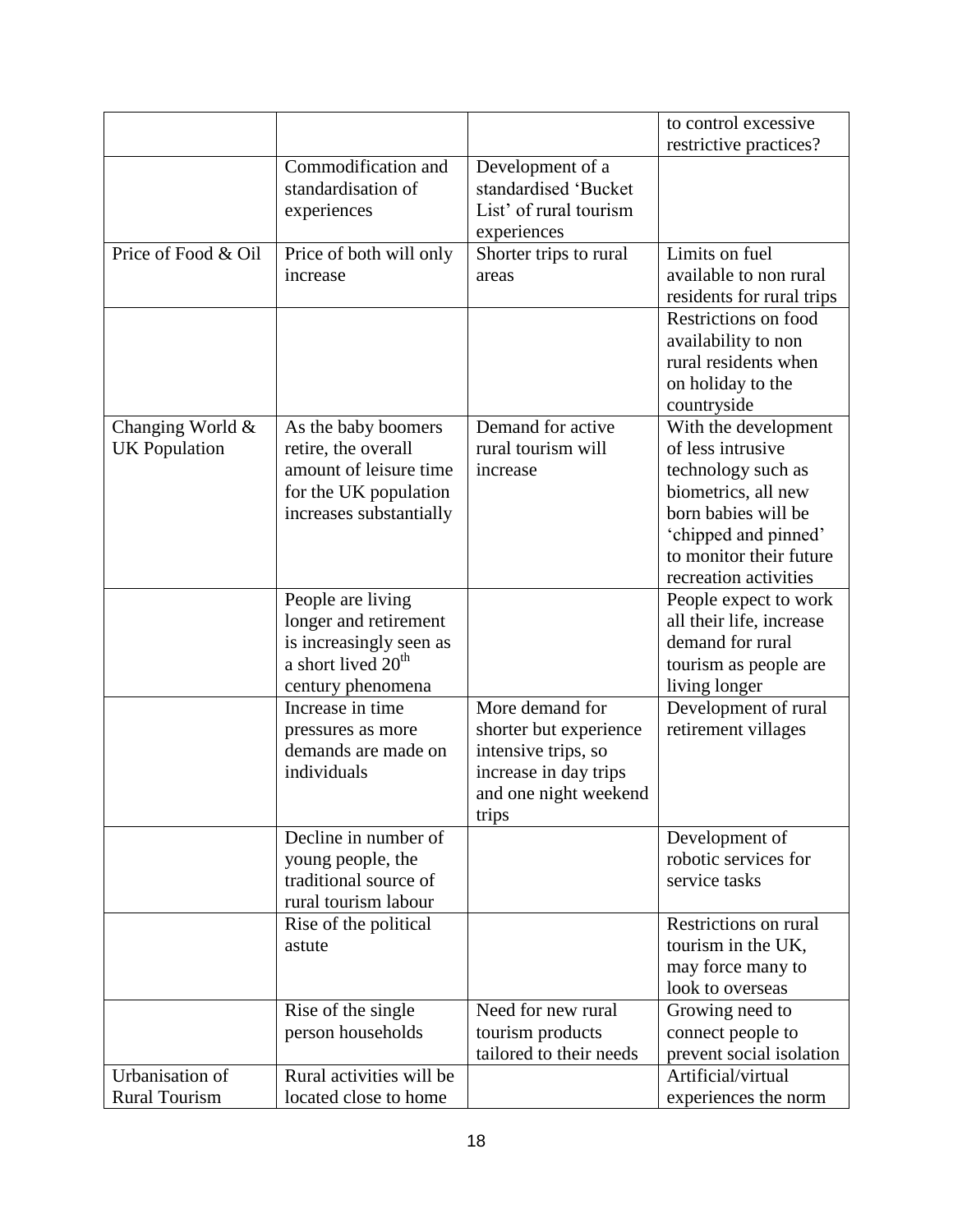|                           | Population shifts and   | Less loyalty to          | Shift from rural        |
|---------------------------|-------------------------|--------------------------|-------------------------|
|                           | movements of people,    | destinations, rural      | tourism functional      |
|                           | goods and services      | tourism will be seen     | activities              |
|                           |                         | more as about seeking    | (walking/hunting) to    |
|                           |                         | new experiences rather   | experience/pleasure     |
|                           |                         | than physical activities | focused activities      |
| New Technology            | Technology              | Consumer controlled      |                         |
| and the Rural             | increasingly embedded   | and managed content,     |                         |
| Tourism Experience        | in everything we do,    | continuous live          |                         |
|                           | see and experience      | Facebook/Twitter/        |                         |
|                           |                         | images updates           |                         |
|                           |                         | Development of time      | Annual allocation of    |
|                           |                         | restricted access        | 'rural tourism          |
|                           |                         | passes to rural areas    | hours/days'             |
|                           |                         | maybe the norm           |                         |
|                           |                         |                          | Virtual tourism will be |
|                           |                         |                          | accepted as the norm    |
|                           |                         |                          | Holographic             |
|                           |                         |                          | projections common,     |
|                           |                         |                          | with for example        |
|                           |                         |                          | projections of wild     |
|                           |                         |                          | areas in you garden     |
|                           | Google is already       |                          | Driverless cars         |
|                           | testing driverless cars |                          | following fixed routes  |
|                           | on public highways      |                          | to the countryside      |
| <b>Cross Generation</b>   | The baby boomers will   | If UK cannot meet        |                         |
| <b>Transfer of Wealth</b> | be large in number and  | consumer                 |                         |
|                           | have the time and       | expectations, they will  |                         |
|                           | resources to demand     | look to other            |                         |
|                           | the services they want  | destinations             |                         |
|                           | Development of the      |                          | Paid for rural tourism  |
|                           | 'user pays' concept is  |                          | recreation pass to      |
|                           | already becoming the    |                          | access the countryside, |
|                           | norm for acces to       |                          | to both control access  |
|                           | public services         |                          | and help fund           |
|                           |                         |                          | preservation activities |
|                           | No more money, the      | Compulsory rural         | Decrease in rural       |
|                           | baby boomers have       | tourism charge to help   | subsidies, to encourage |
|                           | spent it all            | protect the country,     | rural people to move    |
|                           |                         | payable by all users     | to urban areas          |
| Fear of the               | The countryside is an   | Look for adventure       |                         |
| Unknown                   | unknown and strange     | rural tourism trips with |                         |
|                           | place to most people    | controlled and           |                         |
|                           |                         | managed risks            |                         |
|                           |                         |                          |                         |
|                           |                         |                          |                         |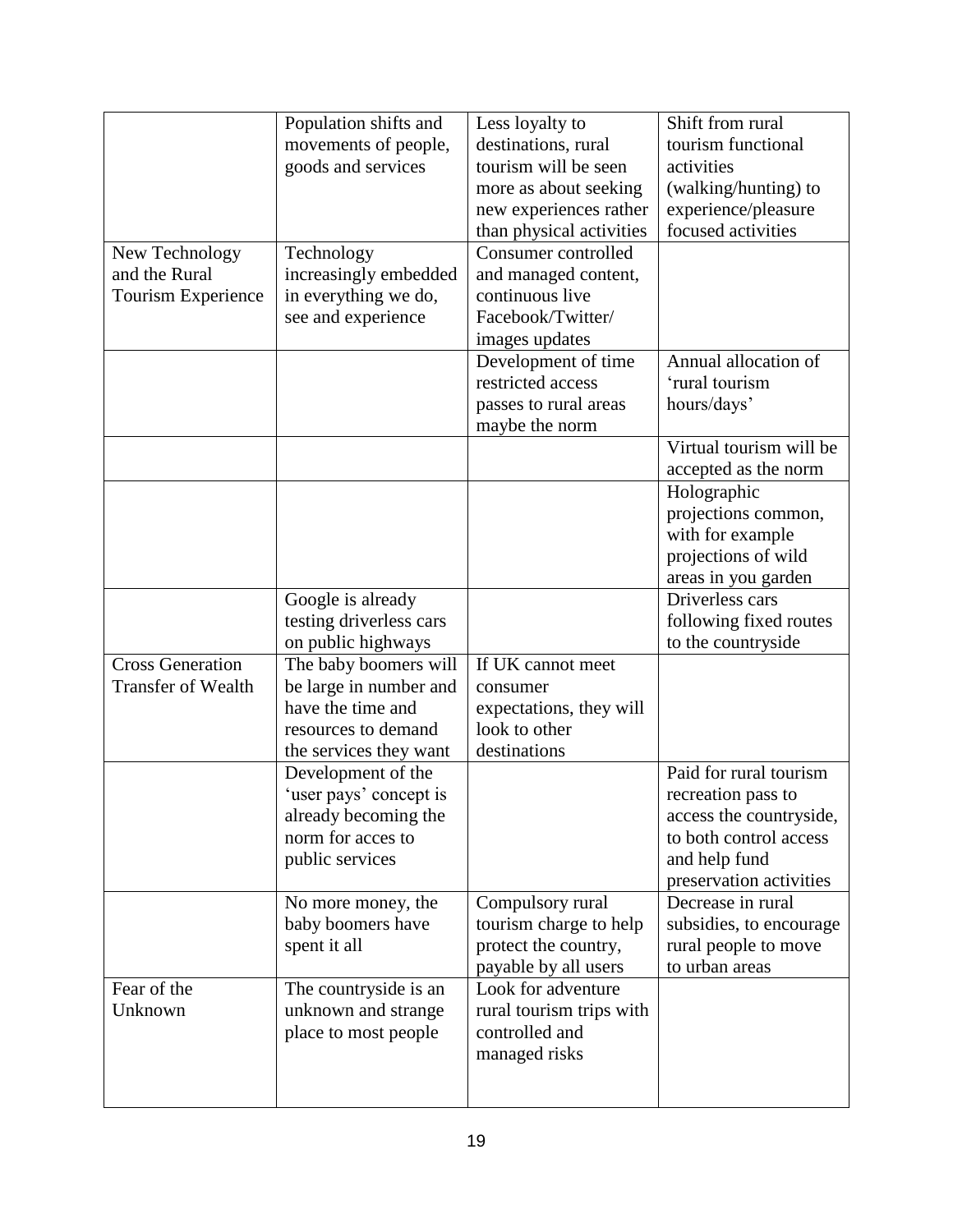| Post 9/11 world is       | Group travel is the     | For safety reasons the  |
|--------------------------|-------------------------|-------------------------|
| much more aware of       | norm, booked through    | young are banned from   |
| strangers                | specialised and         | the countryside, no     |
|                          | government authorised   | more school adventure   |
|                          | agencies                | or scout trips          |
| There may be a need      | Government              |                         |
| to prove you are         | controlled              |                         |
| capable of coping with   | permits/educational     |                         |
| new and perhaps          | qualifications are      |                         |
| strange experiences      | required for access to  |                         |
|                          | the rural tourism       |                         |
|                          | activities              |                         |
| Consumers will           | Going on a rural        |                         |
| increasingly seek        | tourism holiday is seen |                         |
| approval of their peers  | as a means of raising   |                         |
| and may want to          | your self-esteem        |                         |
| display their values     |                         |                         |
| and tastes for others to |                         |                         |
| see                      |                         |                         |
| Increase awareness of    | Upsurge in rural based  | The end of unrestricted |
| the breakdown in rural   | societies and           | access to the           |
| society                  | organisations as        | countryside.            |
|                          | urbanites are seen as   | Protected rural areas   |
|                          | the new defenders of    | only accessible by the  |
|                          | the countryside         | very rich               |

## **Conclusions**

Revisiting the three themes that drive societal change as suggested by Yeoman (2012) wealth, technology and resources, what do they mean for rural tourism.

Wealth:

- 1. We will become overwhelmed with information and options about travel planning, and this could led to a shift towards the simpler life.
- 2. We will expect better experiences, faster service, multiple choices along but these will be associated with social responsibility and greater satisfaction of the rural tourism experience.
- 3. There will be a growth in the 'selfish tourist' as we all look for something unique, something just for me?

## Technology:

1. In order to survive, rural tourism will need to be more driven by technology, and this will become the norm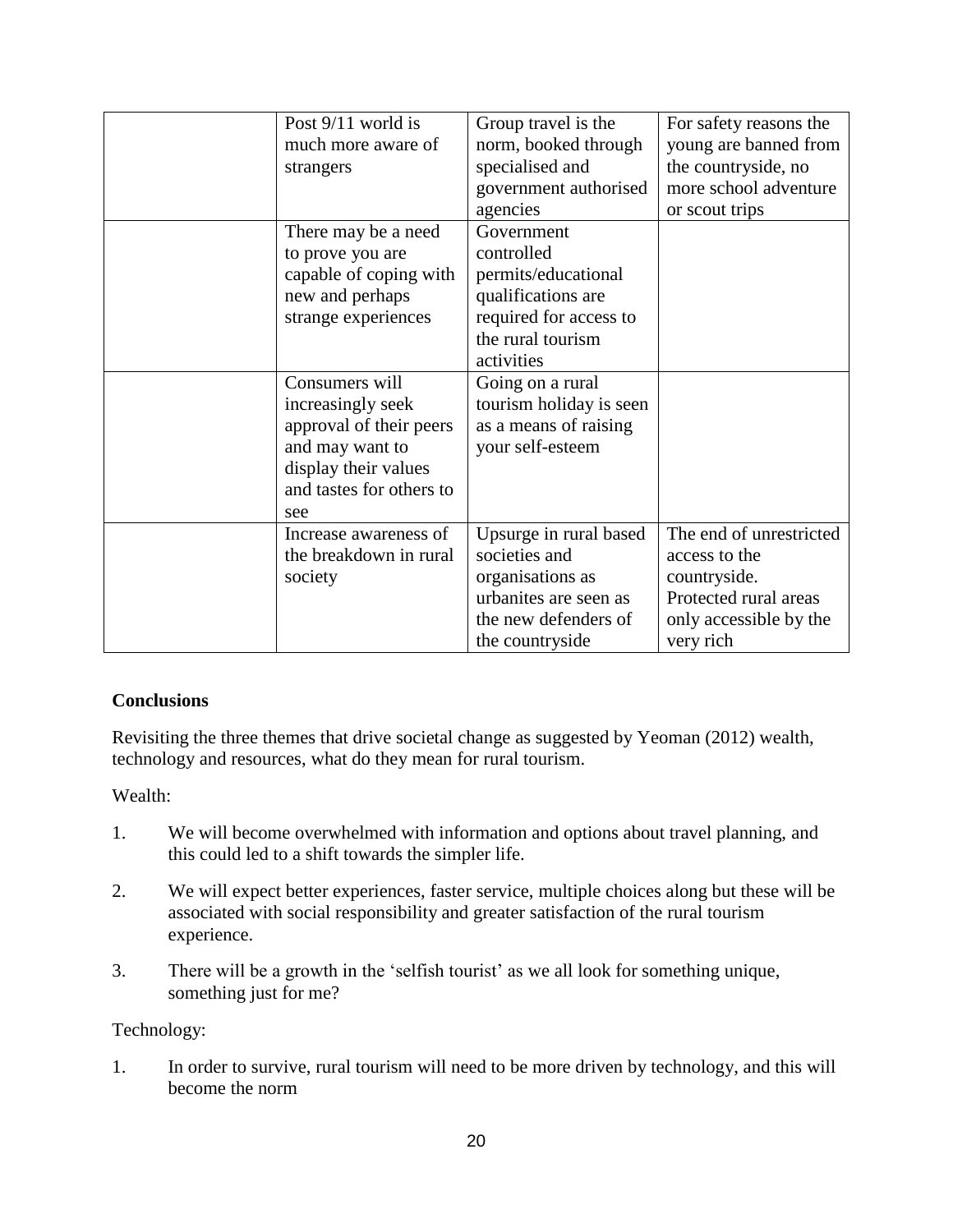- 2. More technology could mean less human contact with those who live and work in the countryside
- 3. The new rural B&B will not be Bed & Breakfast, but more likely to be Bed & Broadband

Resources:

- 1. As we move from country based carbon credits to industry based carbon credits, by 2050 we may well see the allocation of personal carbon credits, meaning that you will have to chose between a long-haul air overseas holidays or more frequent trips in the UK to rural areas making use of public transport?
- 2 New direct urban transport links and climate change will lead to development of direct 'Go from - Go to' urban destinations, to the determent of rural tourism?
- 3. Pressure on rural land to be more productive to feed the growing world population and as more land is set aside for bio-fuels and fracking of oil shale, will result is less land for rural tourism? The right to roam will no longer exist, and if it does exist, access will not be free?
- 4. Price will be used to control access to the countryside, and will act as a conservation measure to preserve rural heritage sites, which only the rich can aford to visit.

### **References**

Beames, S. (2012) *Eat, Play Shop: The Disneyization of Adventure*. LSA International Conference: Learning, Living, Learning. Edinburgh.

CNN. (2012) *World's Top Economies in 2050*. CNN.com blogs.

Durie, A.J. (2006) *Water is best: The hydro's and health tourism in Scotland 1840-1940*. Edinburgh: John Donald.

Evandrou, M., Falkingham, J., Rake, K., Scott, A. (2001) The dynamics of living arrangements in later life: Evidence from the British household panel survey. *Population Trends* Vol. 105, 37- 44.

Hay, B. (2012) *The birth, death and rebirth of tourism.* Professorial Lecture at Queen Margaret University.

Inayatullah, S. (2002) *Questioning the future: Futures studies, action learning and organizational transformation.* Tamsul: Tamkang University.

Juergen, M. (2011, June 21) *Do the Robot*. Entrepreneur.

Khannia, A. & Khannia, P. (2011) Technology will take on a life of its own. *The Future is Now: A Foreign Policy Special Report.*